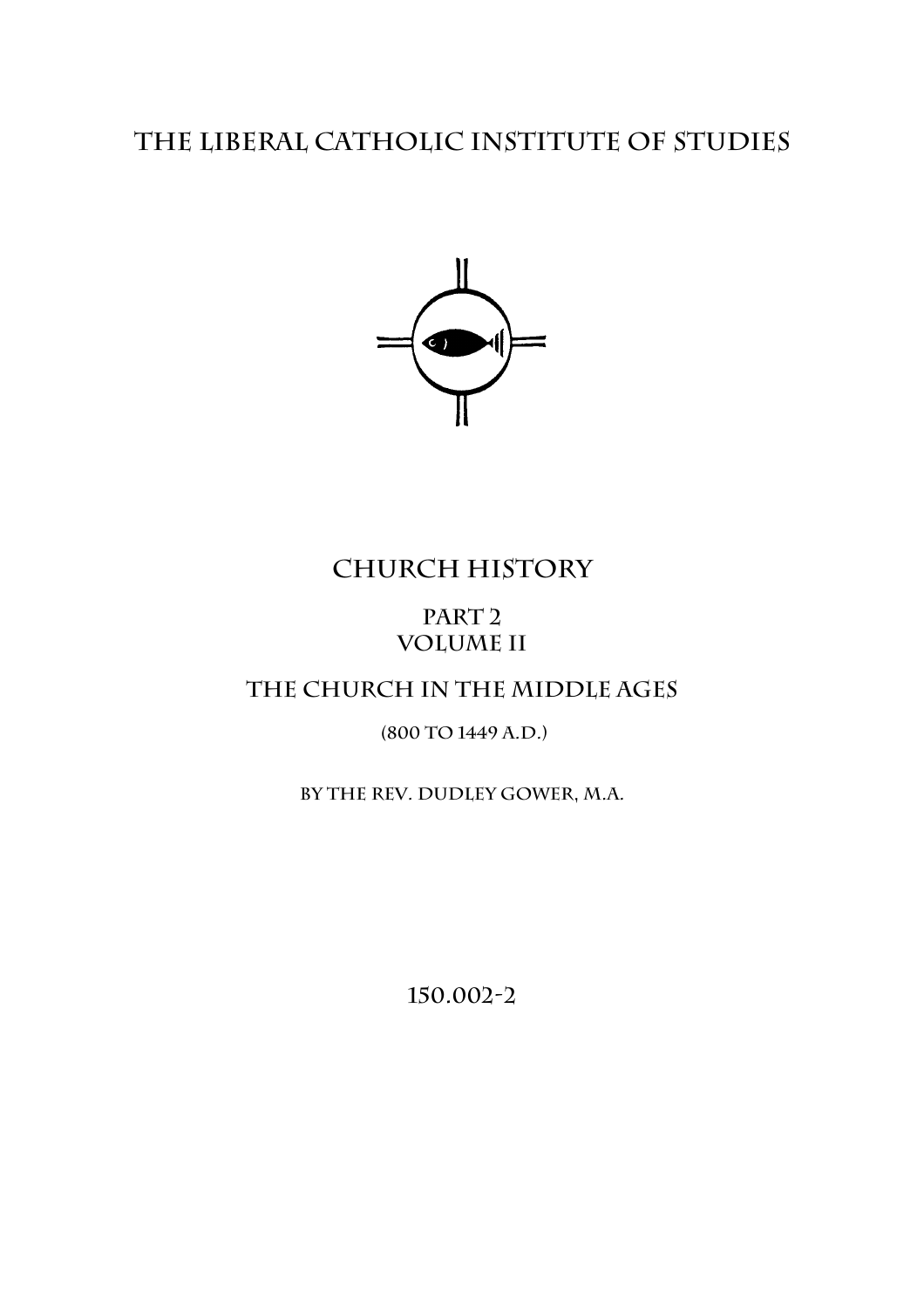## **THE CHURCH IN THE MIDDLE AGES**

#### **Part II, Volume II From the Crowning of Charlemagne to the Council of Basle (800 — 1449 A.D.)**

by The Rev. Dudley Gower, M.A.

**Chapter** 

#### **1. General Historical Background 800-1449 A.D.**

- **2. History of the Church 800-1449 A.D.**
- **3. Commentaries from the Ancient Wisdom**

**Appendix: The Church Councils**

*Originally Printed in the U.S.A., 1985 Reprinted in Australia, 1996* 

#### 150.002-2

THE HISTORY OF THE CHURCH IN THE MIDDLE AGES, VOL. II © Liberal Catholic Institute of Studies, 1985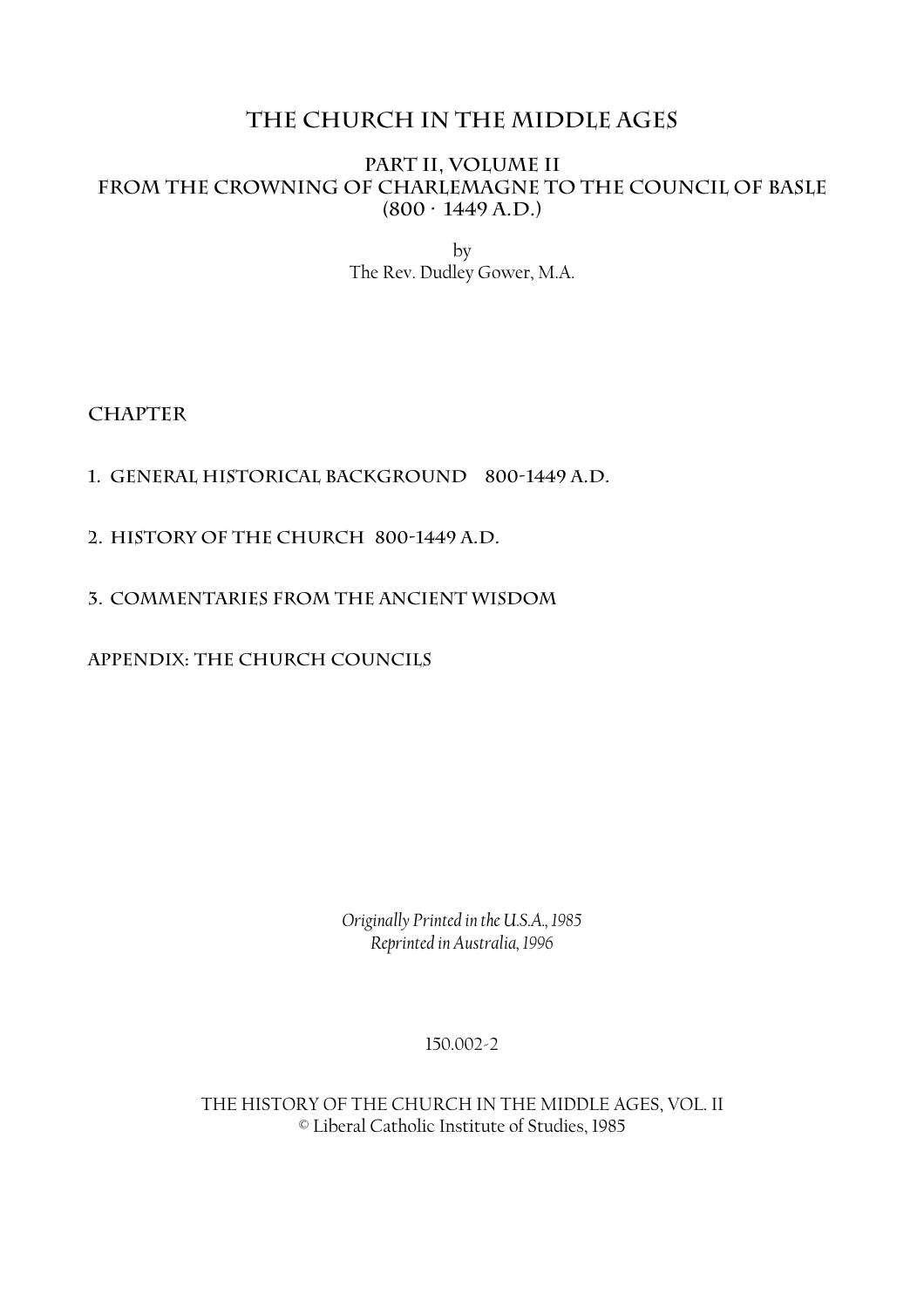#### **Chapter 1 General Historical Background 800 — 1449 A.D.**

#### **Prelude to the Crusades**

It has been observed that every institution, however noble, bears within itself the seed of its inevitable destruction. Islam proved no exception to this observation. The decay of its Caliphate proves the point. The first two Caliphs, Abu Bakr and Omar, were fine men, but the third, Othman, introduced the political ambition and greed of an irreligious monarch. Muhammed had left behind a harem full of quarrels, jealousies, and intrigue, and these now began to assume prominence. The Prophet had a daughter, Fatima, who had married his nephew, Ali, who considered he had the right to be Caliph. This was complicated by the fact the Abu Bakr, Omar and the third ruler Othman were all Meccans; none had come from Medina, the leading families of which resented the elevation of the Omayyad dynasty. The Prophet's favourite wife, Ayesha, disliked Ali's wife intensely and when the rivalry between Ali and Othman came to a head, she supported Othman. Such trivial acts of spite split Islam into two factions: the followers of Ali, called *Shiites* (*Shi'at* means *party, faction,*  referring to Ali), and *Sunnites* (*Sunnah* means *traditional precedents*). The *Shiites* inserted the cause of Ali into the Islamic faith and the *Sunnites* objected to that addition.

Yet conversion among unbelievers was still proceeding apace. One of the races that were to show itself most obedient to the faith was the Turkish, one powerful clan, the *Seljuks*, embracing the *Sunnite* teachings. Islam was thus no longer a united Empire. The reigning *Sunnite* Caliph, ruling in a much-diminished State of Baghdad, was surrounded on all sides by *Shiite* heretics. The *Seljuks* gathered their forces, invaded *Shiite* territories and declared themselves protectors of the true Caliphate. Such was the strength of the revival that Arab armies were soon on the march again with the Turks. The main victim was the Byzantine Empire. Asia Minor was quickly overrun and even Constantinople was threatened. Jerusalem was captured around 1075.

The Byzantine Emperors were consequently in dire straits, as this attack from the east coincided with troubles on the north and west frontiers of the empire. In this grave predicament, the Byzantine Emperor, Michael VII, appealed to Rome for assistance. The Pope, then Gregory VII (Hildebrand), was entirely occupied by the struggle with the German Emperors over the investiture controversy (see History of the Church). In 1088 Pope Urban II took office, at which time a second appeal was made. Here was the great opportunity for Rome to attain religious leadership over the entire Christian world and Urban eagerly seized it. A Church Council was assembled at Clermont in 1095 at which it was decided to prepare Europe for war against Islam. The Holy Sepulchre in Jerusalem must at all costs be regained.

The response was quite extraordinary, not only by royalty and nobility, but by common folk as well. A strange, prophetic figure, Peter the Hermit, fanned the flame by lurid reports of the appalling state of affairs in the holy places.

#### **The First Crusade**

The religious fervour generated by the First Crusade was infiltrated with elements of exploitation of the event by the less scrupulous members of European society of that time. Both Gregory VII and Urban II had plans to supersede the Eastern Greek Church. As for the common folk, their instincts of hatred and revenge had been thoroughly aroused, so they were ripe for the massacres and atrocities that were later to stain the Christian record. A further ingredient was the protest of Italian businessmen whose main trade routes to the East had been closed by the enemy.

The First Crusade divides itself into the unorganised, practically leaderless migration in 1096 of those who were more the product of the emotional propaganda of Peter the Hermit, and the organized armies of 1097. The latter were the product of papal planning, with aristocratic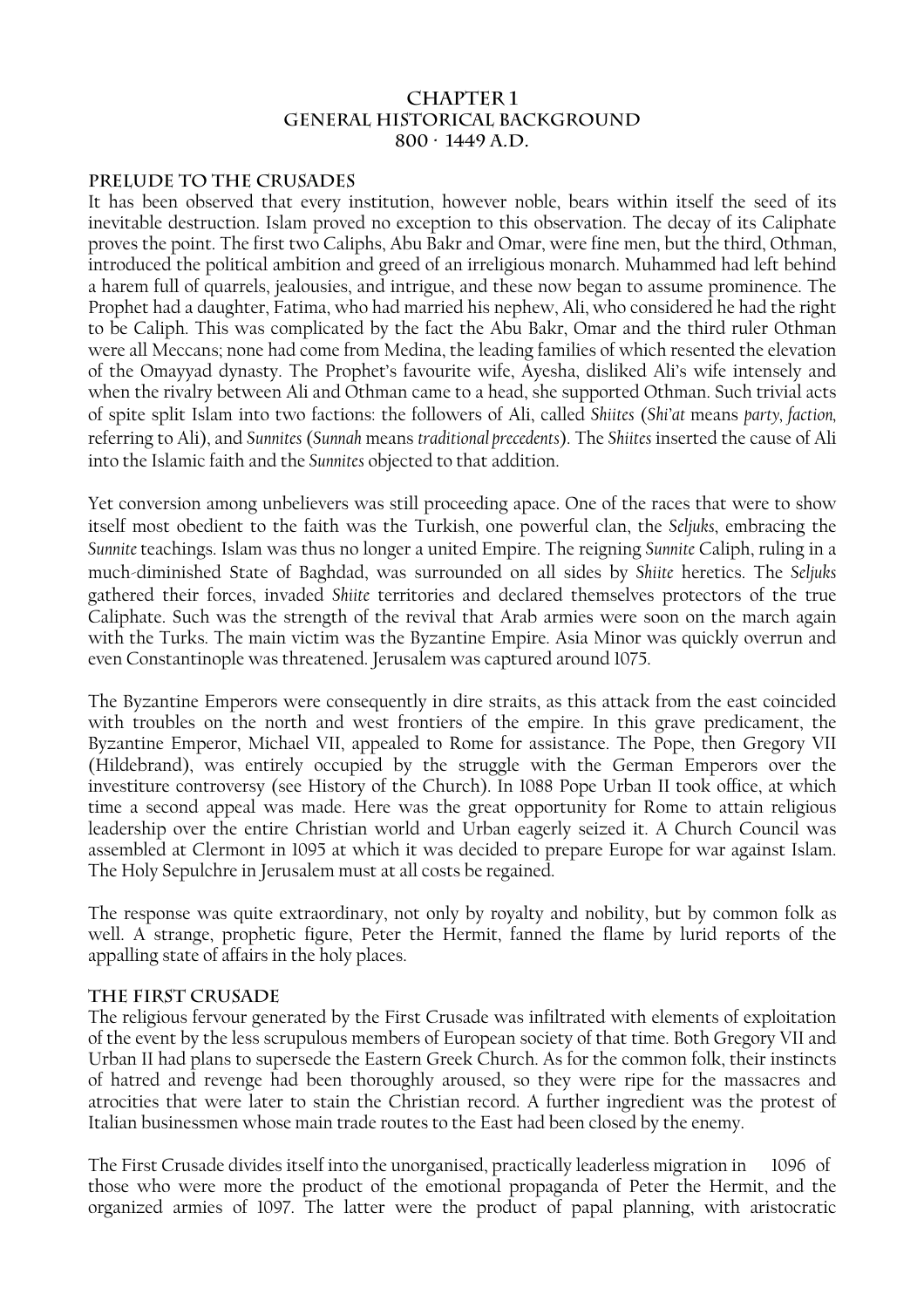leadership and strongly reinforced by Normans. The former were little more than ignorant masses who had no clear idea of aim or direction and either never reached Asia Minor or were slaughtered there. The latter were led by Godfrey of Bouillon and Baldwin, Raymond of Toulouse, and Bohemund of 0tranto,in three armies. A rough calculation of their strength is 30,000 men.

Nicaea fell in 1097 and Antioch in 1098. The march to Jerusalem followed and the horrors of its capture in 1099 are better left undescribed. The main object of the Crusade now accomplished, a large number of its members returned home, leaving the leaders to divide up the spoils. Four Latin States were formed. The government was not theocratic, but feudal, Godfrey ruling as king with the other three States as fiefs. The return of so many Crusaders left them seriously undermanned and only the weakness of the Moslems., caused by their religious differences, enabled the States to remain viable. Moslem unification in Syria brought about the recapture of Edessa in 1144, when a new and powerful leader, Saladin, emerged to take command.

The religious fervour of the First Crusade was never to be repeated, though others took place.

#### **The Second Crusade**

Bernard of Clairvaux, who had allowed himself to be persuaded by Pope Eugenius III, rather unwillingly preached the Second Crusade. This time two monarchs assumed the leadership; the German Emperor Conrad III, and the French King Louis VII. The operation lasted for two years, 1147-1149. Nothing of importance was accomplished. From this time Crusading began to lose its glamour.

#### **The Third Crusade**

Saladin (*Salah-ad-din*)commenced a Holy War against the Christians in 1187 and retook Jerusalem. It is of outstanding credit to Islam that on this occasion, in spite of former Christian terrorism, no atrocities were allowed. The Latin States were, however, reduced to little more than the three cities of Antioch, Tyre and Tripoli.

The Third Crusade was led by the three greatest monarchs of Europe; the Emperor Frederick Barbarossa, King Richard I of England and King Philip II of France. No papal planning was permitted to influence this project, which was entirely secular, notwithstanding the efforts of the Pope to gain control of it.

The Crusade started disastrously when the Emperor was drowned crossing a river. The German contingent thereafter disintegrated. Richard and Philip quarrelled incessantly until the latter decided to return to France. Richard, thus left alone, decided to negotiate with Saladin, a result of which Christians were given access to Jerusalem during a three-year truce.

#### **The Fourth Crusade**

The Fourth Crusade was the most dishonourable of the official eight expeditions and bears the stigma of being the only Crusade that was wholly excommunicated. Enmeshed in political machinations from the beginning, it included plans to unite the Greek and Latin Churches by force. Pope Innocent II employed the excommunication when, in spite of his protest, the Greek city of Zara was sacked in 1202.

The Army then proceeded to Constantinople in the following year and became heavily implicated in Byzantine dynastic intrigues. In 1204 these pseudo-Crusaders stormed the city and sacked it with horrifying thoroughness. Cartloads of its precious relics and treasures were removed to be distributed over Europe. A Latin Patriarch replaced the Greek Head of the Eastern Church.

The Fourth Crusade thus never reached the Holy Land, but was deliberately diverted and employed for nefarious ends. Such a gross abuse of the Crusading ideal stunned Europe and shamed the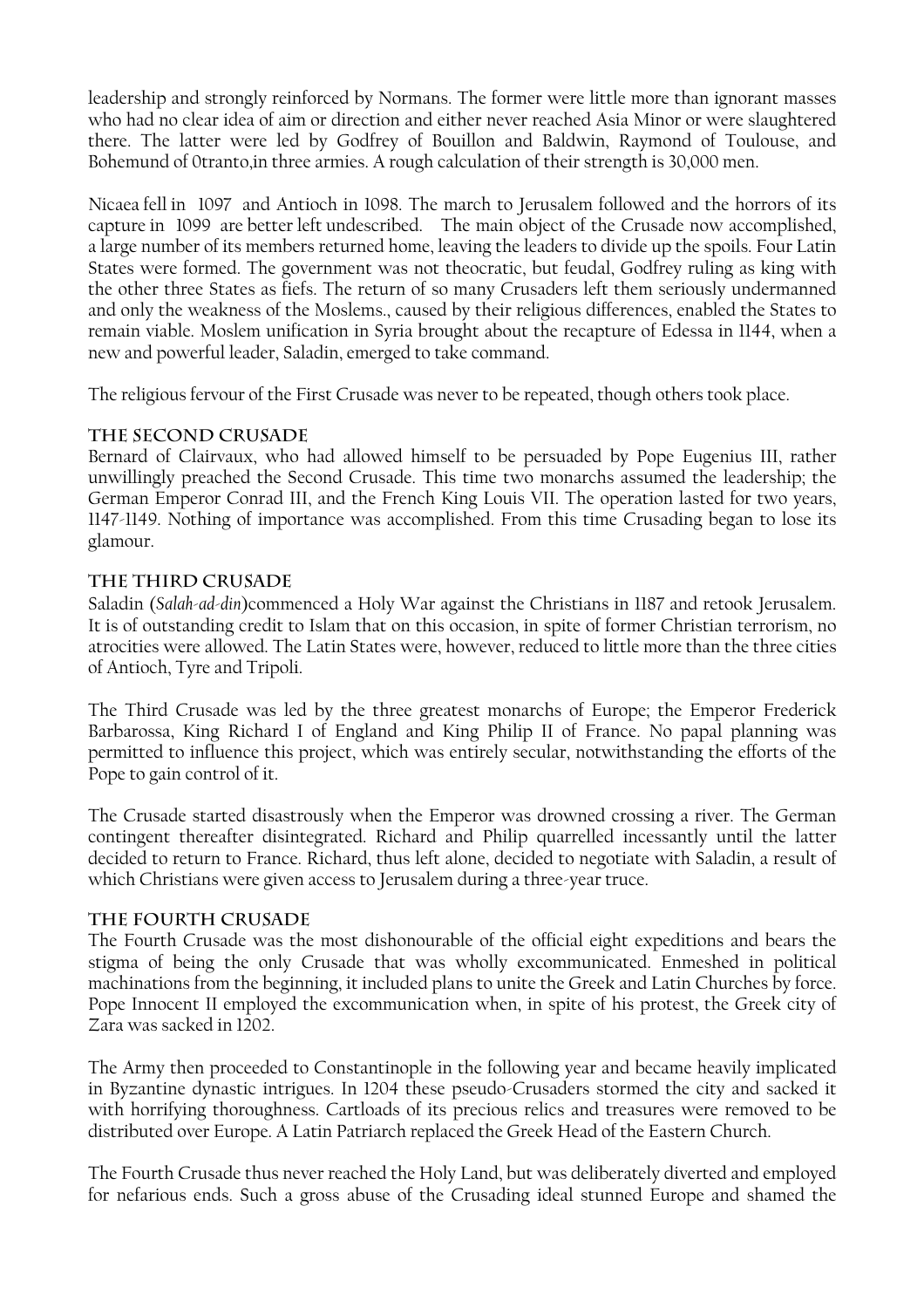whole movement and the papacy that had played such an infamous part in it.

#### **The Sixth Crusade**

The spirit of Crusading having by this time been so cheapened and disgraced and since Jerusalem was not finally taken out of the hands of the Turks until 1914 and nothing of note was accomplished, it has been thought better to omit the remaining Crusades with the exception of the Sixth. This was selected in order to serve as an introduction to a most extraordinary man-the Emperor Frederick II. He was called by his contemporaries' *stupor mundi* (the wonder of the world).

He was learned beyond all other monarchs, spoke six languages, including Arabic, was a patron of Arts and Letters, survived several excommunications and had a breadth of outlook quite unusual in his day. Leader of the Sixth Crusade in a much delayed fulfilment of a promise made to Innocent III when papal support was given to his election as Emperor, he inaugurated the bloodless expedient of the Crusade by treaty-but only because he had not sufficient forces to risk war. Able to converse with the Sultan of Egypt in his own tongue, these two eminent men, discovering their mutual, rather advanced and cynical views, met and discussed current topics. The bargain was completed, the outcome being a treaty (1229) giving the Christians a guaranteed peace for ten years, a grant of Nazareth and Bethlehem as well as Jerusalem and a strip of land giving access from the coast.

Unfortunately for him, the treaty displeased many on both sides, and he soon found that little or no gratitude was to be expected for his remarkable efforts by which an excommunicate had won back the holy places for Christendom without spilling a drop of blood or even striking a blow.

#### **The Albigensian 'Crusade'**

As a further instance of the decadence of the Crusading ideal there are on record "Crusades" that had no connection with the Holy Land and thus are not included in the accepted list of eight. One of these was the Albigensian "Crusade" in the south of France, demanded by Innocent III in 1208 and lasting until 1213. This is partly linked with the Waldensian "Crusade". The Albigensians were Catharists of Alti and the Waldensians followers of Peter Waldo. The latter movement is thought to have arisen originally as a protest of the lower classes against the corrupt clergy of that era.

The Catharists doctrines show descent from the ideas of the Paulicians and have close association with the dualism of Mani, whose teachings (*Manichaeism*) interested St. Augustine in his early years. They considered that there were two principles-good and evil-and that matter was evil. Man was therefore a dweller in an evil world and his duty was to free his spirit from it. There appear to have been two degrees: the believers and the perfect. The perfect were expected to maintain the highest moral standards. Discipline for them was strict, with rules for fasting, restraint from sexual intercourse and abstention from meat. Beliefs concerning the Incarnation were so unorthodox that they were condemned as heresy. Persecution ensued with military ravaging and massacre. Later the Inquisition was instituted to assist. A second persecution was undertaken in 1244, when the Cathari stronghold of Montségur near the Pyrenees was destroyed and the sect was driven underground.

#### **Assessment of the Crusades**

The hard fact that has to be taken into account is that, though the Crusades were organized to save the Eastern Christian Church and the holy places, when they ended, the whole area was in the hands of Islam. Not only did the Turks occupy the lands of the Byzantium Empire, but were on the verge of taking Constantinople itself. The forces of Christendom thus ignominiously failed and it was not by a combined Christian effort that the invaders of Europe were checked in their eventual advance into the Balkans; this was a political concern of those whose existence was most severely threatened by Moslem arms, namely the Hapsburg Empire and Venice.

The Fourth Crusade was the turning point in the series, for the formation of a Latin Empire in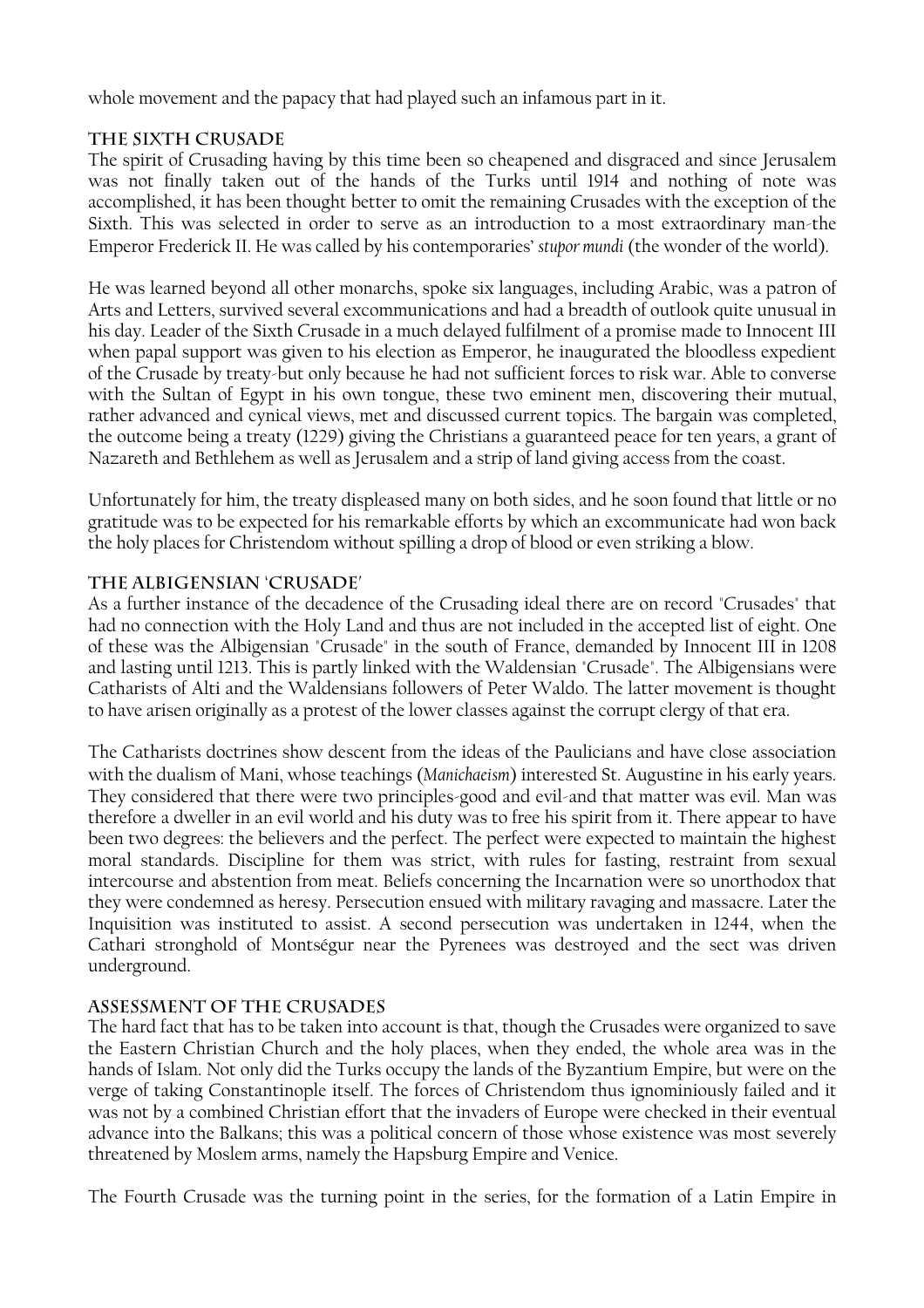Constantinople revealed to Europe at large that the Popes were more eager to keep the Greek Church under their overlordship than to save Jerusalem. As Runciman expresses this in his History of the Crusades, *The crusade had become a movement not for the protection of Christendom but for the establishment of the authority of the Roman Church*.

The harm done to Europe by the sack of Constantinople was immense, for it was considered to be the centre of Christian civilization. It was the good fortune of Europe that the Italians, who had fostered better relations with Byzantium, provided an asylum for its scholars after the decline and fall of Constantinople. A major assessment of the Crusades must be that it was the Crusaders themselves who deliberately smashed the last line of defence between Christian and Moslem, thus opening the way to the later Turkish advance to the very gates of Vienna.

#### **The Military Orders**

**The Knights of the Teutonic Order**, or the Order of the Hospital of St. Mary, was an organization of the German Crusaders founded in Acre about 1190. It commenced as a charitable Order with a hospital attached. In 1198 it assumed a military character. In 1225 it accepted an invitation from Poland to subdue and Christianise the Prussians. In 1233 the invasion of Prussia began. During the next fifty years of warfare, control of the country was obtained. The Knights then built themselves castles as military and administrative centres and encouraged the immigration of peasants to settle in the depopulated areas. Poland and Lithuania, feeling threatened by the Order's increasing strength, joined forces against the Knights and defeated them in 1410. This broke their military power, after which their wealth and influence swiftly declined.

**The Templars**, or Poor Knights of Christ and of the Temple of Solomon, were also established in the Age of the Crusades, being founded at the commencement of the Kingdom of Jerusalem. At that time only a few strongholds were held by the Christians and pilgrims to the holy places were often attacked by roving gangs of Moslems. Around 1120 a few French knights dedicated themselves to the protection of Christian pilgrims and formed a community for that purpose. The King of Jerusalem provided accommodation in the royal palace where the Jewish Temple had been and this gave the order its name.

St. Bernard was enough interested in them to construct their Rule. As the years went by the Order acquired wealth and property scattered throughout Europe. The Templars were extremely secretive about their internal affairs, and this, with their possessions, inspired fear and greed in the King of France, Philip IV, who accused them of heresy and immoral conduct. At length he persuaded Pope Clement V to suppress the Order in 1312. In 1314 its Grand Master, Jacques de Molay, was burned at the stake; an event which has great significance for Freemasons, with which the Order must have had connections.

**The Sovereign and Military Order of the Knights Hospitallers of St. John of Jerusalem**, also known as the Knights of Malta, had its origin in a hospital for sick pilgrims close to the Church of St. John the Baptist in Jerusalem. After the success of the First Crusade, the superior of the hospital founded other hospitals along the route to the Holy Land. Nobles returning from a Crusade showed gratitude for the care of their wounds by leaving the Order valuable estates. The Order was military from its inception and its development-included the maintenance of-a powerful army with which it helped to wage war on the Moslems. At the fall of Acre in 1291 their work came to an end and this induced them to move to Cyprus. In 1309the island of Rhodes was added to their possessions and this they fortified in the hope of making it impregnable to the Turkish attacks. After several attempts, the Turks, with enormous losses, managed to storm the triple fortifications of the city in 1522. The Knights were allowed to capitulate with honour and retire to Malta, which was presented to them by the Emperor Charles V. The Order now possesses no territories, but remains with us in such movements as the St. John's Ambulance Association.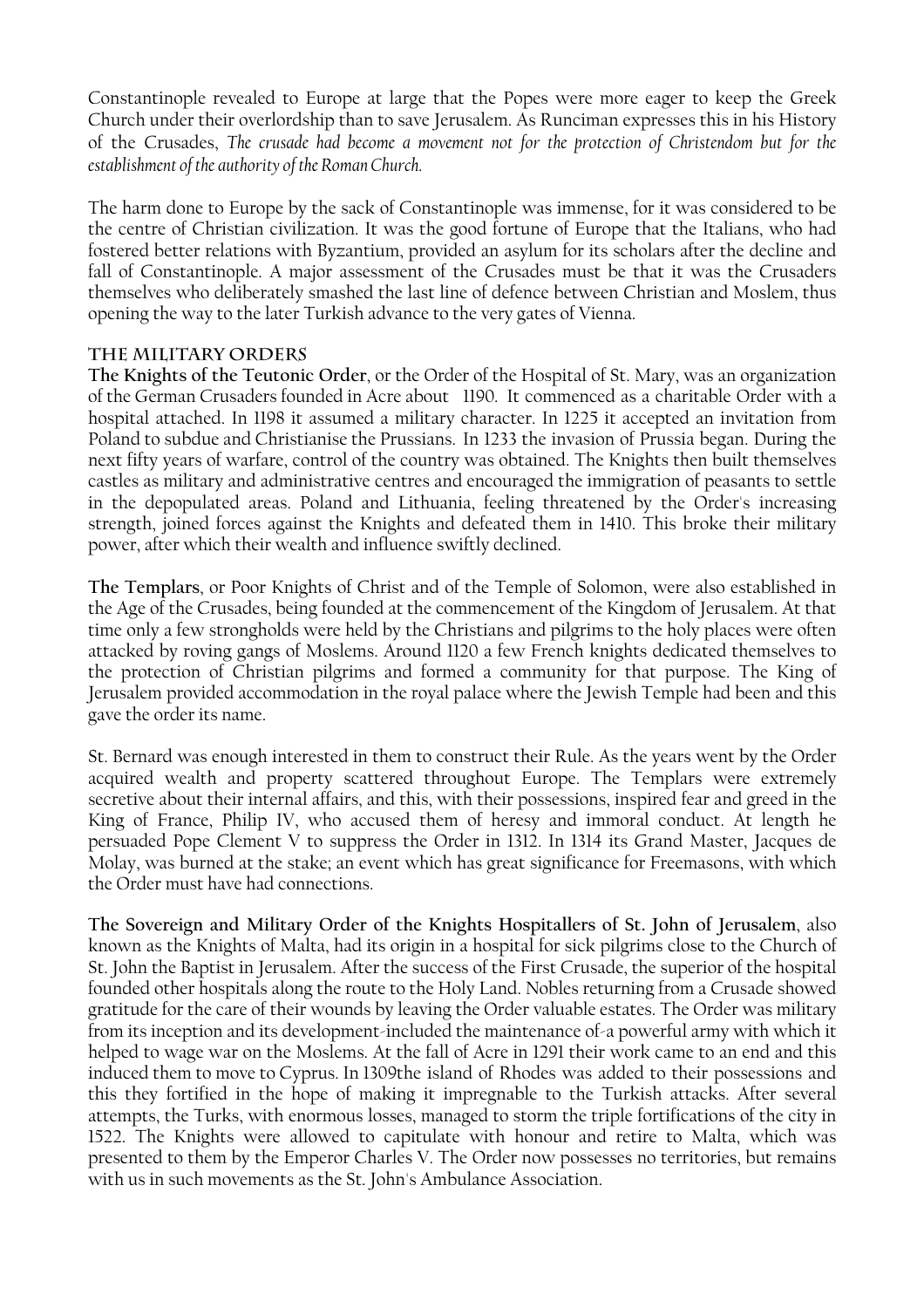#### **The Holy Roman Empire**

As mentioned above, the history of the German Emperors is so closely interwoven with that of the papacy that it has been relegated to the section on the History of the Church. In order not to leave a gap in the historical background, a general resume of the Holy Roman Empire will be given.

The reasons generally given for its resurrection are:

- 1. the outstanding strength of character of Charlemagne;
- 2. the proof of that strength by his conquests;
- 3. the special bond of the alliance between the Franks and the papacy;
- 4. the throne at Constantinople was temporarily vacant.

Yet these reasons do not suffice to solve the problem as to why Charlemagne's successors strove to maintain what seemed to be a worthless title, and why Italians were willing to accept strangers and barbarians as rulers.

The answer lies along the lines of the recognition of the Mediaeval mind. The classical age had bequeathed to its inheritors two related ideas: a World Monarchy and a World Religion. Rome had given the nations under her dominion a common speech and a common law and, later, the State religion of Christianity, which acknowledges but one God in whose sight all are equal. The unity instilled by the worship of one God instead of many gods reflected itself in the unity of races and nations instead of a multiplicity of independent city states and principalities.

In the year 800, when Charlemagne was crowned as the first Holy Roman Emperor, the frontiers of Christianity were not greatly different from those of its political prototype, so that the terms Roman and Christian seemed, through collective religion and political status, to indicate a united community. In the Mediaeval concept the existence of the Catholic Church was indeed the outward and visible sign of an eternal truth.

The periodic assembly of Church Councils, when, from far and near, the Empire's chief officers, lay and spiritual, met together to confer, could give no better example of the union of World Church and World State. Here there appeared to be verifying itself St. Augustine's prophecy of The City of cod-a book that had a profound influence on the resurgence of Rome in what Toynbee calls its *Ghost Empire*. To preserve religious unity was therefore of vital importance to such an ideal, so every effort was made by the Roman Church to exclude heresy and dangerous innovations. This should be remembered when considering the not always laudable acts of certain churchmen of indomitable will who occupied the chair of St. Peter.

To carry out that dual task there must be, then, only one interpreter of the faith, one way to God through well-established channels -a process that necessitated a dogmatic approach to religion. As Bryce points out so clearly in his history of the Holy Roman Empire, such a dogmatic approach to religion is the result of the ignorance of large masses of people by whom ideas are not able to be easily apprehended. Concrete facts are their mental terrain, so their teachers just treat every Biblical parable and event as a literal statement, apply every doctrine in a literal manner and conceal every symbol behind a literal acceptance of the minutiae of ceremonial. The mediation of Our Lady and the saints must be crystallized into actual pictures and statues in the churches. Man is tempted by a materialized Satan and assisted by materialized angels.

One can perceive the abyss of difference that exists between the Mediaeval view of religion and our own. The independent National Church of today would have been anathema to such a background and its self-sufficiency instil the horror of separative loneliness and fear. The binding together of Church and State had its drawbacks, however, in that the ruler of each aspect frequently found himself trespassing in the sphere of influence of the other. We find, for example, bishops in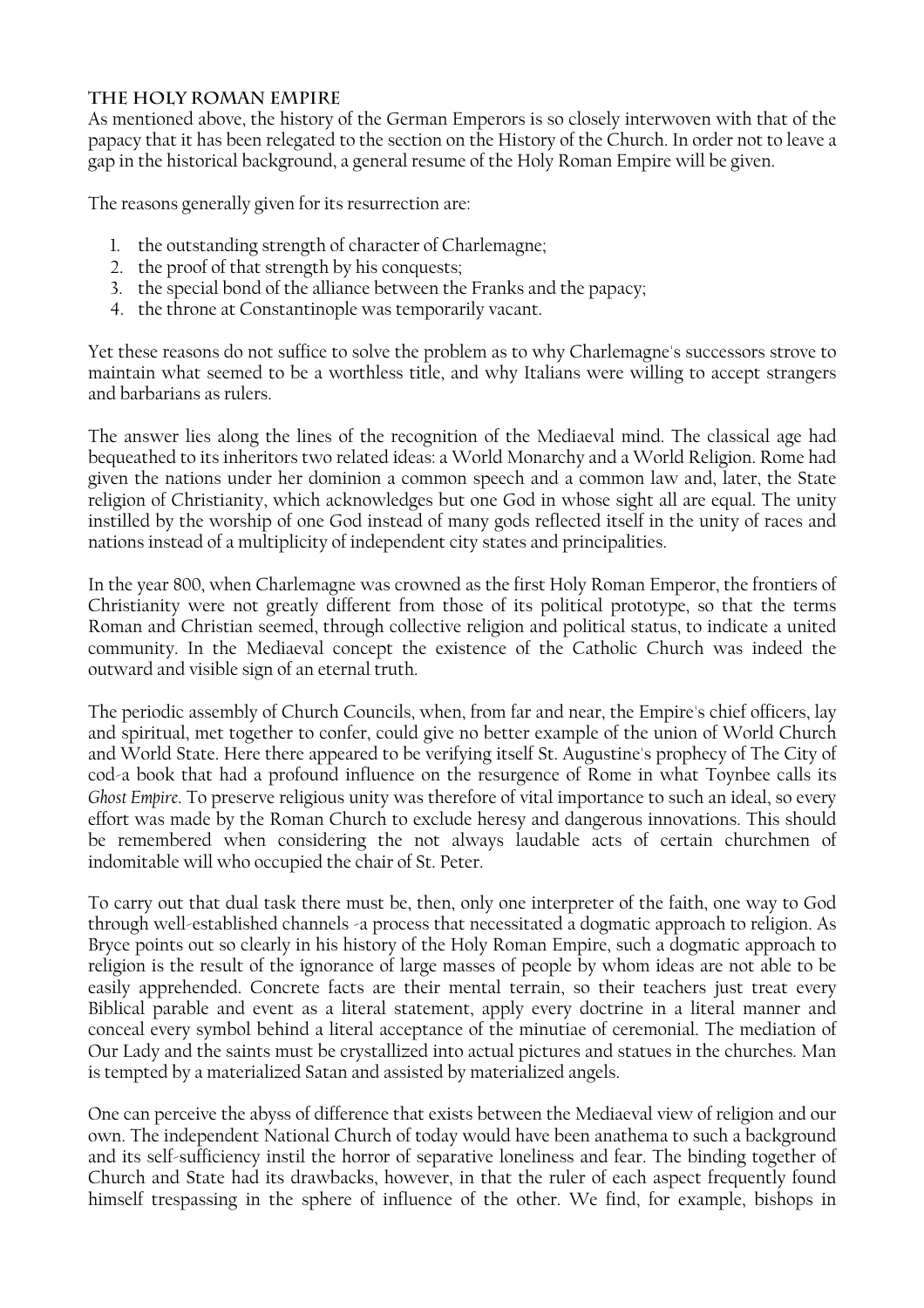command of troops in time of war and monarchs appointing their own ecclesiastical officers and summoning their own ecclesiastical councils. Yet, as God is one, these two aspects, spiritual rule and temporal rule, should also be one. To a Mediaeval cleric it seemed in the nature of things that as the salvation of man depended on obedience to hierarchical governance in the Church, so should his political life also. In other words, the Universal Church demanded the Universal State and the perfect example of it was the Roman Empire. This was the Divine Order, which should not be questioned or opposed.

When Christianity was inaugurated as the State religion, it moulded itself on the constitution of that State. The chair of St. Peter became the imperial throne of the Church, with the connotation that the Popes were rulers of far more than earthly territory. When Constantine the Great transferred the capital from Rome to Constantinople, the splendour that was Rome remained to exercise its charisma upon those who still regarded her with the awe due to the Eternal City. At length the hour struck for complete liberation from the Eastern Emperors and it seemed only right for the Bishop of Rome to take over in completeness the leadership of the entire Christian world.

In the early days of the Holy Roman Empire art obsession grew in the Roman Church that the Church must in every respect equal, but not surpass, the State. The gorgeous ceremonial of the papal court must be on the same scale as that of the imperial court; the Canon Law must rival the law of the State. In all things the two components of the ideal Christian community must conform to each other, since the decline of one would endanger the whole. The weakness of Charlemagne's descendants was therefore a genuine anxiety to the papacy and this was not relieved until the imperial title fell into the hands of the German line.

As originally planned, the Holy Roman Church and the Holy Roman Empire were to be regarded as two aspects of the same thing, differing only in their special work. The Pope is entrusted with the souls of men and the Emperor with their bodies and acts. But history has to record that this highly ideal conjunction of Church and State hardly ever worked. The argument arose that man's life in the spiritual world is surely of more importance than his life on earth, hence the Pope, as the Vicar of God, should be-his sole representative. It is only logical to deduce from this that the Pope in that capacity delegates the imperial power to the Emperor, the temporal thereby becoming the servant of the spiritual. On such a basis did the struggle for supremacy commence. As a consequence, though each contestant enjoyed a period of triumph, both eventually were weakened.

The Christian community envisaged by Pope and Emperor was in its essence, anti-national. Since the succeeding age was to emphasize nationalism ad nauseam, the Holy Roman Empire could not last except as the *ghost of a ghost*.

In its last years the Holy Roman Empire, being, as Voltaire exclaimed, *neither Holy, nor Roman, nor an Empire*, quietly declined, the actual moment of its decease being the change made in the German constitution by Napoleon in 1806.

#### **CHAPTER 2 THE HISTORY OF THE CHURCH 800 to 1449 A.D.**

#### **The Break-Up of the Frankish Empire**

H.A.L. Fisher has this most striking passage in his conclusions on the reign of Charlemagne:

*When the great Emperor passed away, his vast dominions fell asunder and in their severance gave rise to the nations of the west. He did not succeed, fortunately perhaps for Europe, in creating a centralized government strong enough to function in the absence of a dominating mind. His permanent achievements must be sought*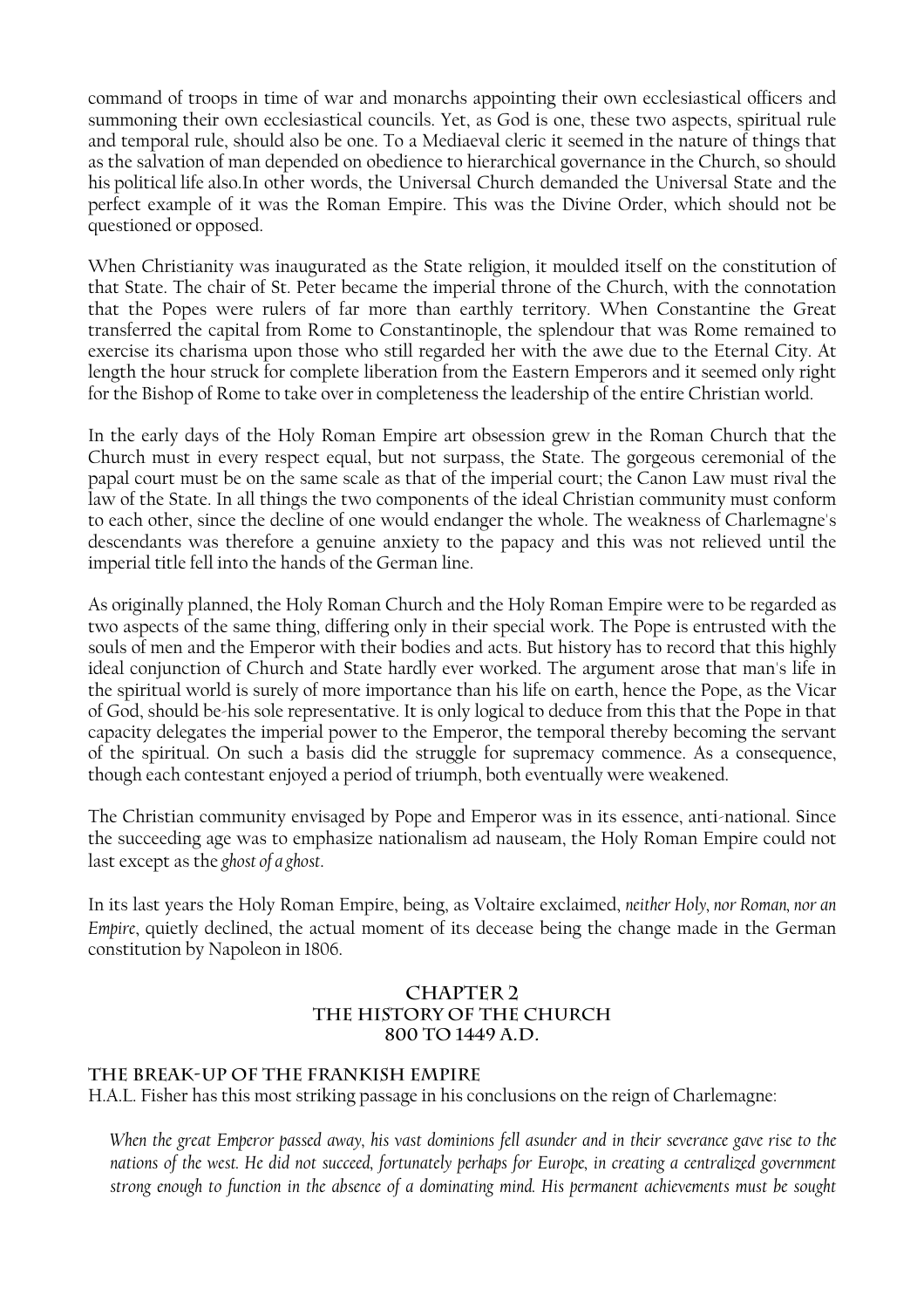*elsewhere. Mounting the throne at a time when the political future was dark and troubled, when the idea of authority had grown faint and the lamps of learning and literature were flickering to extinction, he called a vigorous halt to the forces of paganism, anarchy and ignorance. To him the domain of Latin Christianity owes the geographical shape, which it has since retained. To his vigorous impulsion is due a remarkable revival of intellectual activity. The idea of a strong civilized government, concerned to promote religion, to secure justice, to listen to the complaints of all its subjects, to spread education, and to conserve learning, was brought back into western Europe by this eager, vital and capacious spirit.* 

(*A History of Europe*, p. 163)

After Charlemagne's death the worst results of the partitioning of Empires among the family were seen. Civil war could never be avoided when Kingdoms were treated like private estates and willed to heirs regardless of the feelings and traditions of their populations. All that can be said in this particular case is that out of this disastrous practice the modern nations of Europe were formed.

#### **The German Monarchy**

Germany was divided into the lands of the Franconians, Swabians, Saxons, Thuringians and Bavarians. These had no national feeling to unite them, their union depending on two institutions that were not of their own making; the Holy Roman Empire and the Roman Catholic Church. The nobles were all but independent, and no attempt as yet to assert royal authority over them had succeeded. Conrad, King of Franconia, had failed largely owing to the stubborn resistance of Saxony.

Realizing this, he saw that the future lay with this energetic warrior nation, and bequeathed his crown to the Duke of Saxony, Henry the Fowler, who reigned as King of the Confederation of States from 919 to 936. Through founding the German Kingdom on Saxony, his son, Otto the Great, was able to construct a strong mediaeval state.

#### **Otto I and His Religious Policy**

On the whole, Otto favoured the clergy by donations of large estates, granting them privileges and creating ecclesiastical fiefs. In return he gained their valuable aid in a kind of civil service and from their influence came whatever basis of unity existed in his Kingdom. But Otto was firm on keeping the rights of presentation in his own hands, so that the Church was dependent on him.

The first sign of open resistance was the refusal of the Pope to recognize the establishment of a new Archbishopric at Magdeburg. Otto then perceived that if he was to consolidate his Church policy he must aim for the submission of the Pope. This was mainly the cause of his first unsuccessful invasion of Italy in 951.

In 960 Pope John XII appealed to Otto for assistance against a recalcitrant noble of Ravenna. This provided an excuse for a second invasion of Italy. Otto had no difficulty in obtaining his nobles' support, as the Germans regarded themselves as the heirs of the Carolingian tradition and looked upon the maintenance of the Empire as a duty. In 962 Otto was crowned Emperor by John XII. This bestowed added prestige in ecclesiastical affairs and strengthened his authority. During his reign John XII was deposed and the popes elected were his nominees and dependent on him. But the Popes could not indefinitely remain submissive to the Emperors and Italy could never be relied upon to stay subject to German rule.

The results of Otto the Great's reign were mixed. He had indeed re-established the Holy Roman Empire, but it was no longer "universal", as France and Spain did not belong to it and Italy was intensely anti-feudal. The subjugation of the papacy could endure only while its weakness allowed an Emperor to preserve that situation. Otto thus sowed the seeds of the ensuing struggle for supremacy between the Popes and the Emperors, which was destined to be a continually disturbing element in European politics. His treatment of the papacy prepared for its reaction by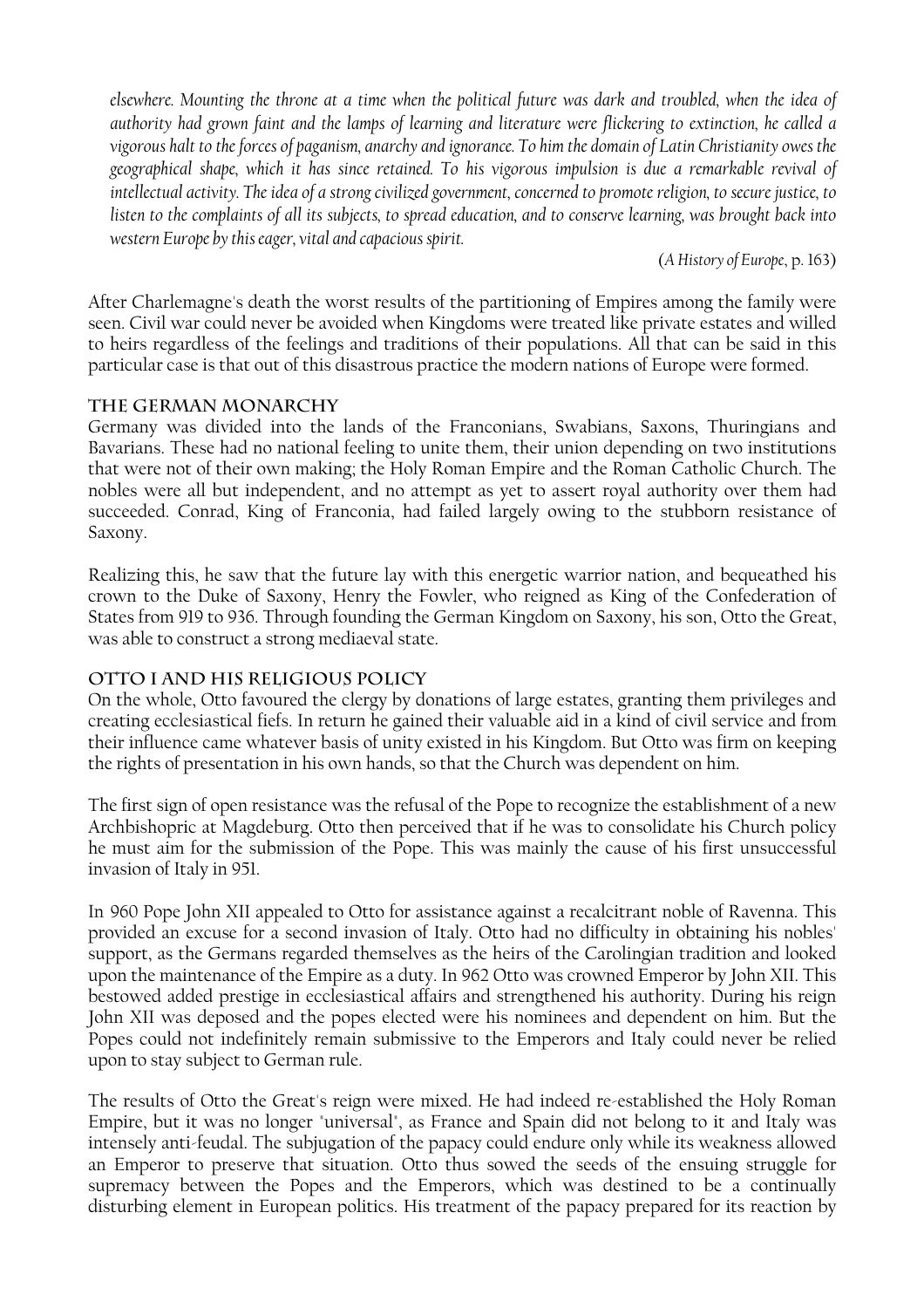means of a succession of strong Popes.

#### **The Cluniac Reform**

Since the times of confusion after the barbarian invasions the Church in France and Germany had been compelled to seek the protection of the nobility, thus making the clergy vassals of some lay lords. Consequently the lords expected to appoint bishops and abbots as suited their plans and politics. According to canon law, Bishops should be elected by the clergy and people of their Diocese, but in actual fact only the cathedral clergy performed that function. Yet it was the lay lord who was really in command and his choice had to be sanctioned.

In the monasteries the abbot was usually a man chosen by the lord for political reasons. The Rule of Benedict was subscribed to but not often carried into effect, the monasteries harbouring many with no proper vocation, but merely refugees from the turbulence of the outer world.

A party of supporters of the Church in France were determined to find some way of liberating themselves and others from the harmful influence of lay interference in purely religious concerns. They consulted William, Duke of Aquitaine, noted for his true piety and persuaded him to found a new type of monastery at Cluny.

To avoid the past evil of ecclesiastical fiefs, it was laid down that its monks were never to hold land in return for services - the only services permitted being masses and prayers for those who made donations. Benedict had ruled that idleness must be discouraged by working in the fields. But gifts to the monasteries had usually been in the form of estates, with their own tenants on them who provided all manual labour. Cluny accepted this situation, replacing work in the fields with additional time to be spent on church services.

Another evil that had to be counteracted was laxity due to the want of effective supervision. It was therefore decided that Cluny must have only one abbot; any other houses that might join the Order would each be ruled by a prior. The abbot would be responsible for discipline and ensure it by frequent visits.

The ideals of Cluny spread swiftly over France and Germany, some of the largest Benedictine monasteries joining the mother-house. Others reformed themselves on the Cluniac model without joining. This was especially the case with England where Dunstan revived not only monasticism but the whole Church.

#### **Prelude to the Struggle for Supremacy**

Germany was still a confederacy. The emperor, Henry II, did not inherit the title by right but by election. The nobles were strengthened by the return to the electory procedure. Henry now had to rely on the Church to restore the balance, so he used some of the clergy as his chief ministers, supported the Cluniac reform movement and abolished some of the ecclesiastical abuse. Henry died without an heir.

Conrad II was next elected. He had the backing of those among the clergy who wanted a ruler willing to use his influence against the Cluniac reform movement that Henry II had encouraged. By no means a spiritual man, he continued the evil practice of selling benefices, which increased simony and was directly against the principles of Cluny. In 1024, he was crowned Emperor by John XIX in Rome. His son Henry III succeeded him. An able and potent ruler, he all but united Germany, and, for the last time in the history of the Empire, worked in harmony with the papacy. A valued supporter of Cluniac reform, he knew that the reform of the papacy should come first.

In 1046 he received a call for help from a synod in Rome where a grave scandal had occurred. Pope Benedict IX had sold the holy office to one who had taken the name of Gregory VI, whilst the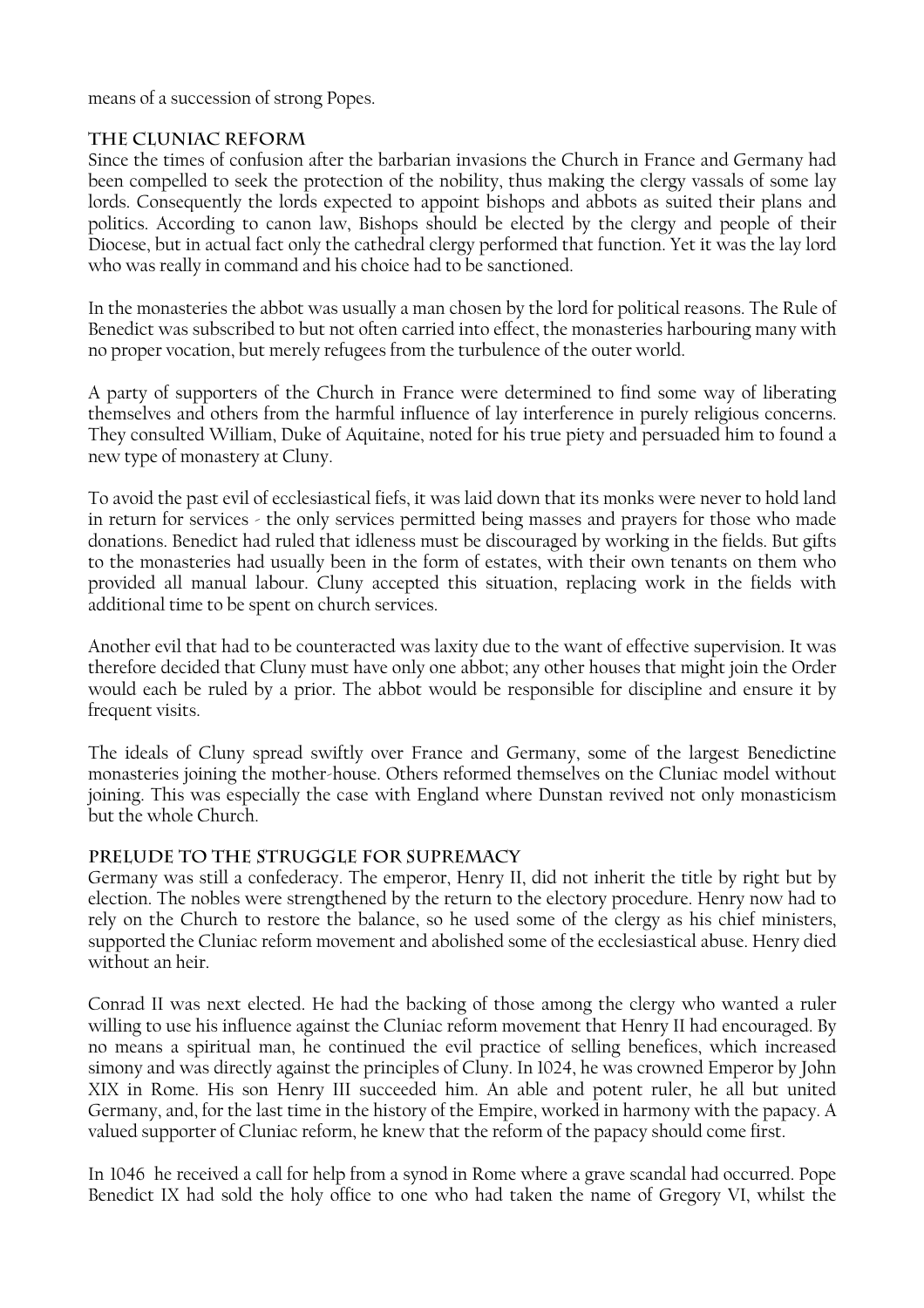Romans had elected a third Pope, Sylvester III. Now Benedict was attempting to regain his position. Henry travelled immediately to Rome, deposed all three and secured the election of a German, Clement II. Clement crowned his benefactor and his wife as Emperor and Empress on Christmas Day. A synod was then held at which Henry was given the right of nominating the Pope. He appointed a succession of five German Popes in order to safeguard the pontifical throne for some years to come.

The power of the Emperor was now supreme. But his triumph was not complete for he made a powerful enemy in Matilda, daughter of the Marquis of Tuscany, as she and her widowed mother were imprisoned on Henry's orders on the charge of the mother having contracted a marriage with his leading opponent in Germany. On the Emperor's death, Matilda, now Countess, was able to see the honour of her House restored and revenged herself by supporting the papacy with all the resources of her prominent family against Henry IV in the investiture dispute.

#### **The Mediaeval Mind**

In order to understand how a Holy Roman Emperor could so humble himself as Henry IV was compelled to do, one must know the state of mind of his people. The Teutonic mind in mediaeval times lent itself easily to the belief that the Pope, as the divinely appointed successor of St. Peter, was all-powerful in the Christian world. Even in the case of weak and dissolute Popes, the awe and mystery surrounding the papacy was not dispersed. Moreover, the authority of the Popes was enhanced by the existence of carefully forged documents that extended their power over matters both ecclesiastical and secular. These *Decretals* were the spiritual weapons employed to discipline the clergy and fight against the laity when necessary.

To this must be added the historical pattern, that there occurs in a more civilized stage of society what may be called a tribal *hangover*, in which the punishment for an individual offence must be suffered by all; that is, it is the influence from the ancient tribal idea that all must suffer for the neglectful or rebellious behaviour of the leader. In this the tremendous efficacy of the use of anathema and excommunication become apparent. The Emperor has trespassed against the divine law, so all his people must pay the price of temporary deprivation of the means of salvation until he has made good his deviance. Such an attitude in a population means either the deepest repentance in sight of all or the deposition and abandonment of the offending leader.

#### **The Growth of Papal Power**

A reform party perceived that the status and organization of the whole Church must be improved and was eager to see it start at the top. As mentioned, the Emperor Henry III was interested and he was the most influential person to bring about reform in the papacy. At that period the Pope was not elected by the clergy and people of Rome as was supposed to be the law, but chosen by the strongest faction of the Roman nobles. Only the presence of an imperial army had the power to interfere with that choice. The plan of the reformers was to avoid unlawful pressure from either the Emperor or the Roman nobility. This object was achieved through the establishment of a permanent body of electors, the College of Cardinals. When a Pope died, the College was to assemble and elect his successor. No pressure from outside the College was to be exerted upon it, otherwise the election would be declared invalid. A process was evolved to keep all possibility of external influence away from an election.

This process is still in use today. Henry accomplished a noble work by his actions not realizing that it reacted also upon himself as Emperor as well as on the nobles It was his unfortunate successors who were to suffer.

The Popes had come to realize that to carry out efficiently their functions in the Church beyond their own boundaries, distance constituted a serious impediment. A Pope must have correct information on local circumstances to decide how to act. A system of papal agents was therefore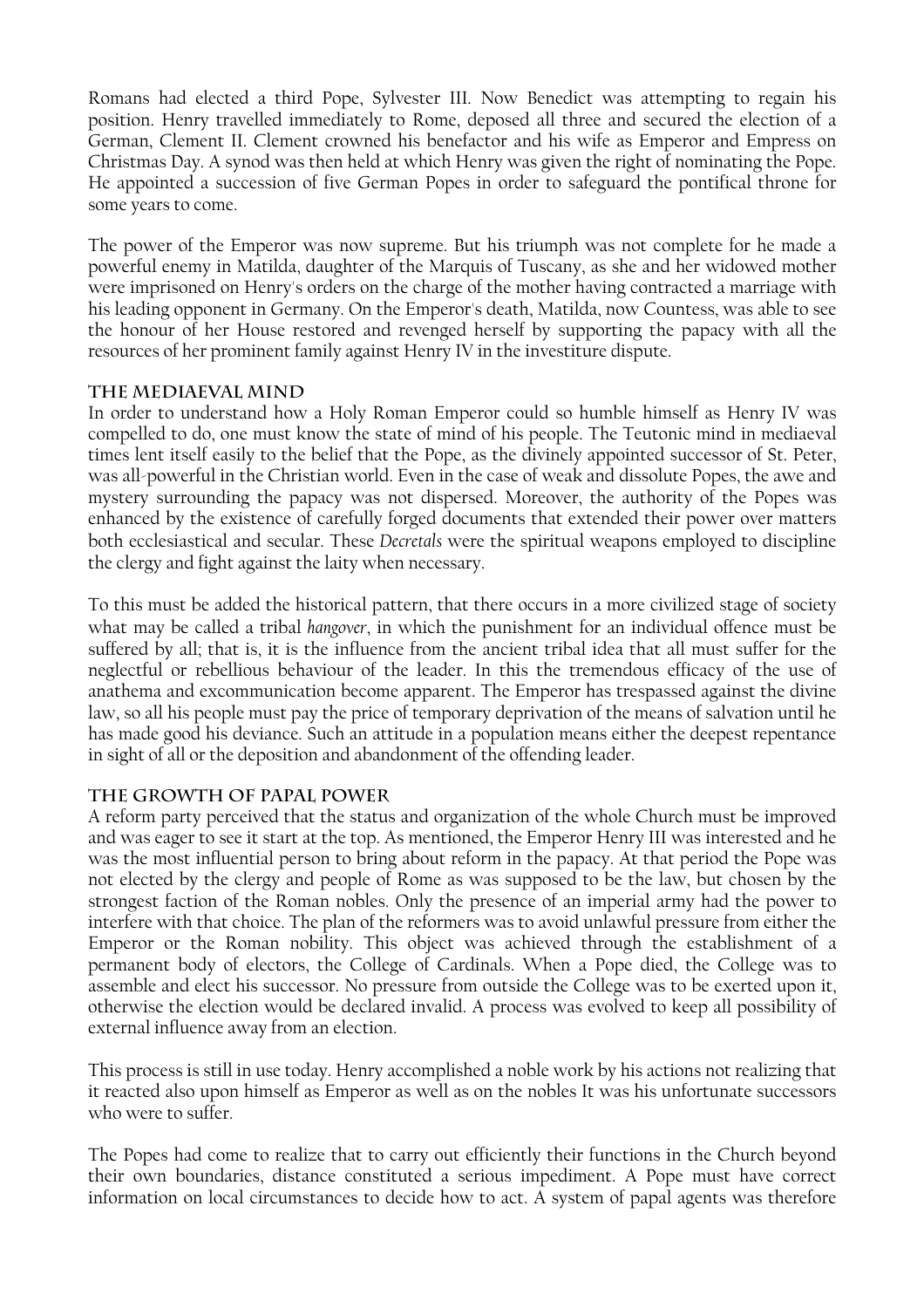inaugurated and these were given the name of legates. Some were empowered with orders to reform in a general way and others, the legates *a latere*, were sent on specific errands. These messengers were to be a force for papal control over the whole Church. A further significant development was connected with the presentation of the *pallium* (a white band of woollen material bearing four purple crosses). This was for those of the rank of Archbishop and the prelate so honoured was expected to travel to Rome so that the Pope could present it to him. More often than not, by Henry's day, the *pallium* had been transported by a papal agent. This procedure was now ordered to cease, as by insisting on the personal presentation of the *pallium* by the Pope, the papacy could have far more control over the election of Archbishops.

A further reform was the edict concerning the celibacy of Priests, Deacons and Subdeacons. In some countries married clergy passed on their offices by inheritance and in others there were cases of clergy endowing their children with church property. There was also the problem of the concentration of interest. The dilemma here was due to the clergy being usually the only literate men in the vicinity. The lay lords wanted them as administrators, whereas the Church required their spiritual services. Should the influence of the reformers win the day, what would happen to the administration of the country? One cannot wonder at the emphasis placed by some monarchs on the choice of prelates being in their hands, since they depended so much on them for work of the highest importance.

In 1061 a Pope, Alexander II, was appointed in the new way without any reference to Henry IV.

#### **Gregory VII and the Investiture Controversy**

When a principle is involved, which was in this connection the supremacy of either the Emperor or the Pope, there has to be a test case in which a trial of strength can be undertaken. Pope Gregory VII (Hildebrand) was an experienced statesman who had been in the papal service before his own election in 1073. He knew that if his plans for the freedom of the Church from lay interference were to succeed, he must break once and for all with the old conception of the Church depending on the Emperors for protection. Protection must be found elsewhere, then the papacy would never again be at the mercy of the imperial will. The first necessary action was therefore to ensure that it had no powerful enemies in its immediate neighbourhood. Gregory's predecessor had taken a big step towards this goal by a reconciliation with the Normans who had been settled in the South of Italy since 1030.

The revengeful Countess Matilda answered for the friendliness of Tuscany. His next step was not only to liberate the Church from the Empire, but to secure dominance.

The test case chosen was investiture of the clergy. In 1075 Gregory, through a synod in Rome denied the right of any layperson of whatever rank to invest the clergy with a religious office; all offenders would be excommunicated. This was the equivalent of a declaration of war on the Empire. The main difficulty was the feudal system itself, for through its laws the bishops were landholders, and all landholders, lay and ecclesiastical, must swear fealty to their monarch. But the bishops were spiritually under the Pope. The argument of the reformers was that all Church property had to be given to God, therefore the giver had no longer any rights over it, so the Church owed no homage to any lay person. As the Church owned a vast amount of property, to expect rulers to give up their feudal rights over it was like requesting them to change their entire system of government.

The struggle started with Henry IV's appointment of the Archbishop of Milan without papal consent. He was summoned to appear before Gregory to account for this illegal act. Henry struck back by holding a synod at Worms in 1076 which deposed Gregory. A synod at the Vatican then excommunicated and deposed Henry. By this decree all Christians in the Empire were released from any oaths of fealty they had sworn to their King, as he was no longer their ruler.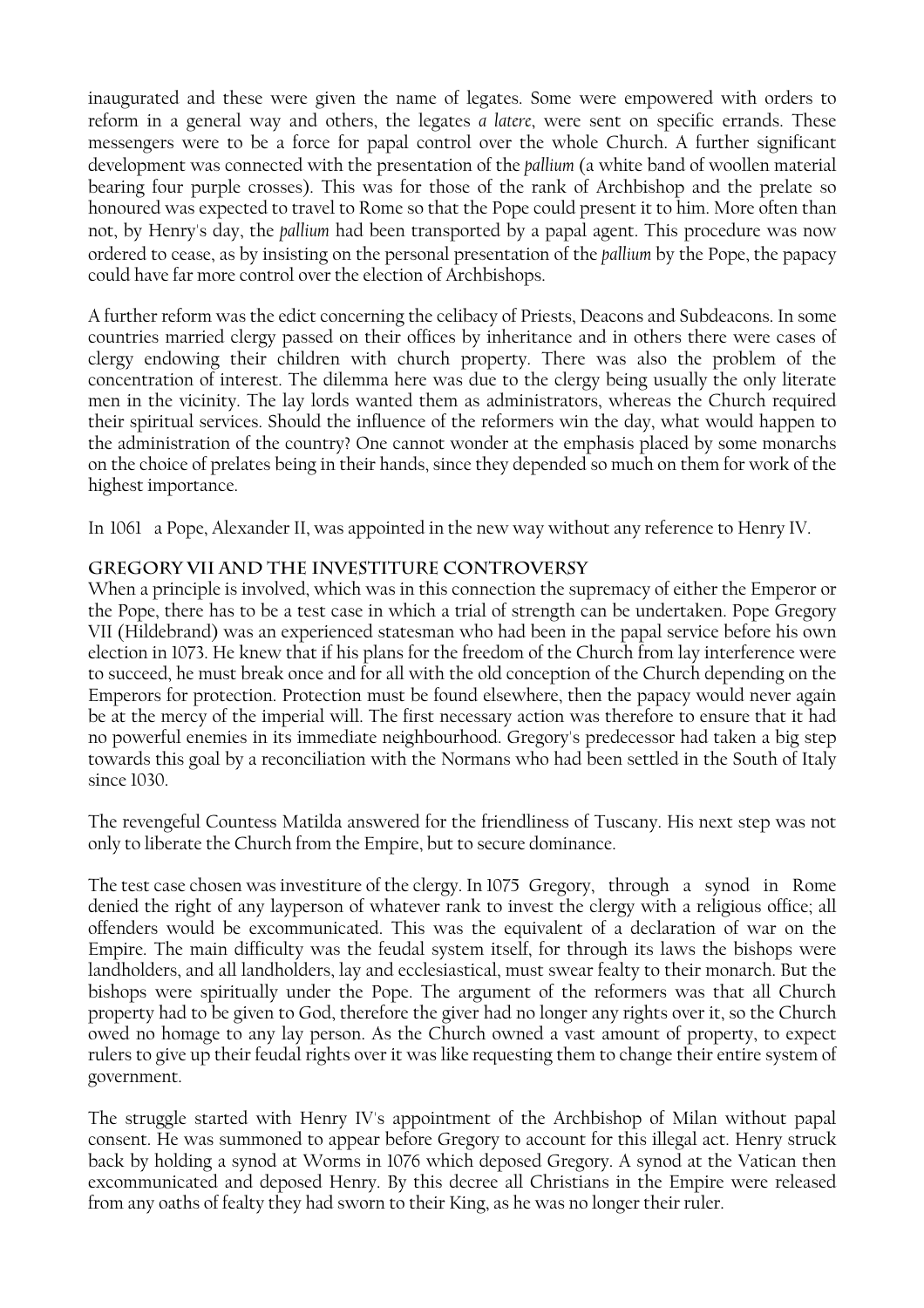The severity of such a decree caused Henry to be abandoned by a majority of his subjects. Without any adequate support he was helpless and was forced to agree to the terms of the Diet of Tribur, which were: to submit to the Pope or to be permanently deposed. Henry and his wife whereupon set out in the depths of winter and crossed the Alps into Lombardy, where they were welcomed on the misunderstanding that they were about to oppose the Pope. Gregory, expecting an attack from that direction, fled to Canossa, a fortress belonging to the Countess Matilda. But Henry had faced up to his abject submission and waited barefoot in the snow outside the castle for three full days before being permitted to enter the Pope's presence. There absolution was given provided that the penitent accepted Gregory's judgment of whether he should still be King and Emperor or not. In this manner did a Pope establish the precedent of executing judgment on monarchs.

But Gregory underestimated the reaction of the Germans who were now resentful of the humiliation of their King. Henry was able to carry out an invasion of Italy in 1081 when Tuscany was laid waste on account of Matilda's enmity and Rome besieged. Gregory took refuge in the castle of St. Angelo. An Antipope, Guibert, was then elected as Clement III and he re-crowned Henry on Easter Day, 1084.

In that same year the Normans came to the relief of Gregory, rescued him, took him to Salerno and sacked and burnt Rome. Gregory, from his new abode then excommunicated Henry again, but died the following year, still in exile.

The controversy, however, was still not satisfactorily settled. After additional trouble with Clement III, now regarded as an Anti-pope, Urban II was elected by a few reform cardinals in 1088. With consummate statesmanship he preached the First Crusade and with its amazing success placed himself in the position of leader of Europe.

In 1105 the Emperor had to face the rebellion of his son, which compelled him to abdicate. As Henry V, the son proved to be stronger and more unscrupulous than the father and the investiture quarrel was renewed in full force. Henry invaded Italy in 1110, where the new Pope, Paschal II, was too weak to offer any resistance. He came to terms with the Emperor. Paschal, having none of the courage of Gregory, yielded the right of investiture to Henry and crowned him Emperor. But Henry had overplayed his hand, since Paschal could now claim that the resignation of the right of investiture had been extorted by force, so he could now repudiate it. In 1112 a synod in Vienna excommunicated the Emperor and deprived him of that right.

Fortunately for Europe, a compromise argued by two French clerics was available, namely, that both disputants had their rights; the Pope to invest with the spiritual insignia and the Emperor with the temporalities.

In 1222, negotiations between the Emperor and Pope Calixtus II resulted in a Concordat being signed at Worms on the above basis. By the agreed consultation between Emperor and Pope, the papacy at least won the advantage that a bishop or an abbot must be acceptable to both parties before appointment.

#### **Bernard of Clairvaux**

Cluny had an immense success, but its success had at length resulted in luxurious living. In France, a monk of the monastery of Montier, Robert by name, anxious to restore the lost asceticism, founded in 1098 a monastery of his own in Citeaux. Here the strictness of the discipline surpassed the Rule of Benedict. In 1109, an Englishman, Stephen Harding, became abbot, and the influence of the Cistercian Order swiftly increased. The Abbot had supreme authority over all their monasteries, with the aid of an annual convocation of their heads. The Cistercian objectives were agriculture, contemplation and poverty.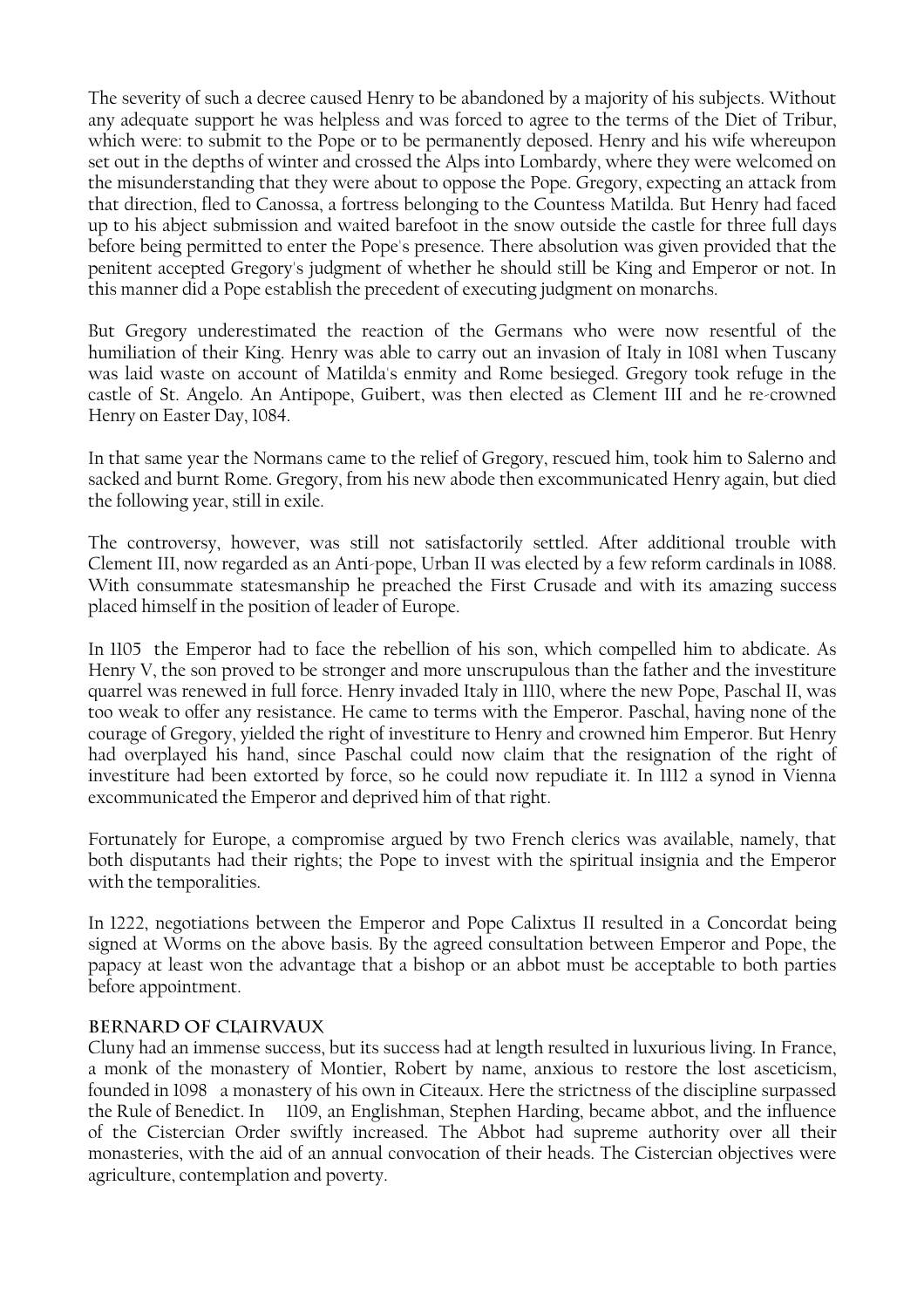About 1112, Bernard, a most saintly man, destined to be the greatest religious force of his age, entered the mother house. Three years afterwards, he left to found another monastery of that Order in Clairvaux. He was appointed its abbot and resolutely refused to accept any higher office outside, dying there in 1153. Such was his spirituality that all men admired him, including Luther and Calvin. His love of Christ and his mystical contemplation of Him had great influence on the religion of his time and the spiritual power of his nature lent force to all he gave out, since he was considered the best preacher in Europe. His knowledge of current problems was the cause of a voluminous correspondence with those requesting advice. Eugene III, who was Pope from 1145 to 1153, was one of his monks. Bernard's famous treatise, *De Consideratione*, was dedicated to Eugene. It consisted of a criticism of papal ambitions.

From his teachings various extremist movements attacking the worldliness of the clergy took their rise, the most outstanding being that of Arnold of Brescia, who was hanged by order of Hadrian IV, the only English pope, in 1155.

#### **Dominicans and Franciscans**

Dominic was a Castilian. In 1203, travelling through the south of France on political business with his Bishop, he encountered the Cathari, who were treating the Roman missionaries as their inferiors. The Bishop pointed out that only men equal in learning to the Cathari and as disciplined by poverty as they were could hope to lead the wanderers back into the Roman Catholic Church. Three years later, the Bishop died and Dominic was left to carry on his work. With St. Paul as his example, he determined to win these people by preaching.

In 1215, he and a small group of followers were presented with a house in Toulouse, from which he sent forth his preachers to the most important educational centres - Paris, Rome and Bologna. The Dominican Order soon increased in numbers and was able to hold its first general chapter in Bologna in 1220. By this date, the Franciscan Order had made progress and its ideal of mendicancy strongly influenced the Dominicans. In 1221 they constituted themselves as an Order of Preachers. Their leader was called a master-general and was elected for life. Their field of activity was divided into provinces with a provincial prior in charge of each for a four-year term of office. The monasteries also worked on the four-year electoral system with a prior. In this manner Dominic combined the necessary authority with a kind of representative government. He died in 1221.

The policy of working in university towns persisted and Dominicans were seen on some of their faculties. Their roll of honour included such famous names as Albertus Magnus, Thomas Aquinas, Eckhart, Tauler and Savonarola. That Dominicans were later selected as Inquisitors, due to their high intellectual ability, was no fault of their founder, who recognized no other method save preaching. In this manner of approach, the Dominicans were an out-in-the-world Order; withdrawal from the populace was not their aim.

The Franciscan Order was founded by the son of a wealthy cloth merchant of Assisi who voluntarily renounced the gay life of his set for poverty and service to humanity. It took a severe illness to change his way of life and he went on a pilgrimage to Rome. It was during this journey that he claimed to have heard a divine voice telling him to restore the House of God. In 1208, during a church service, Francis heard read out the passage in St. Matthew (10: 7-14) in which Jesus instructed his twelve Apostles to go out into the world and preach and heal the sick. Taking these words as spoken to himself, Francis resolved to set forth, exactly as they did with *neither gold, nor silver, nor brass* in his purse*, nor scrip* for his travels, *neither two coats, nor shoes, nor yet staff; for the labourer is worthy of his food.* 

For the men who joined him he composed a guide consisting of relevant divine commands. In 1276, the group adopted the title of Minor Brethren and were known as Minorites. It was a group pledged to be imitators of Christ in every possible way. Going out two by two, preaching the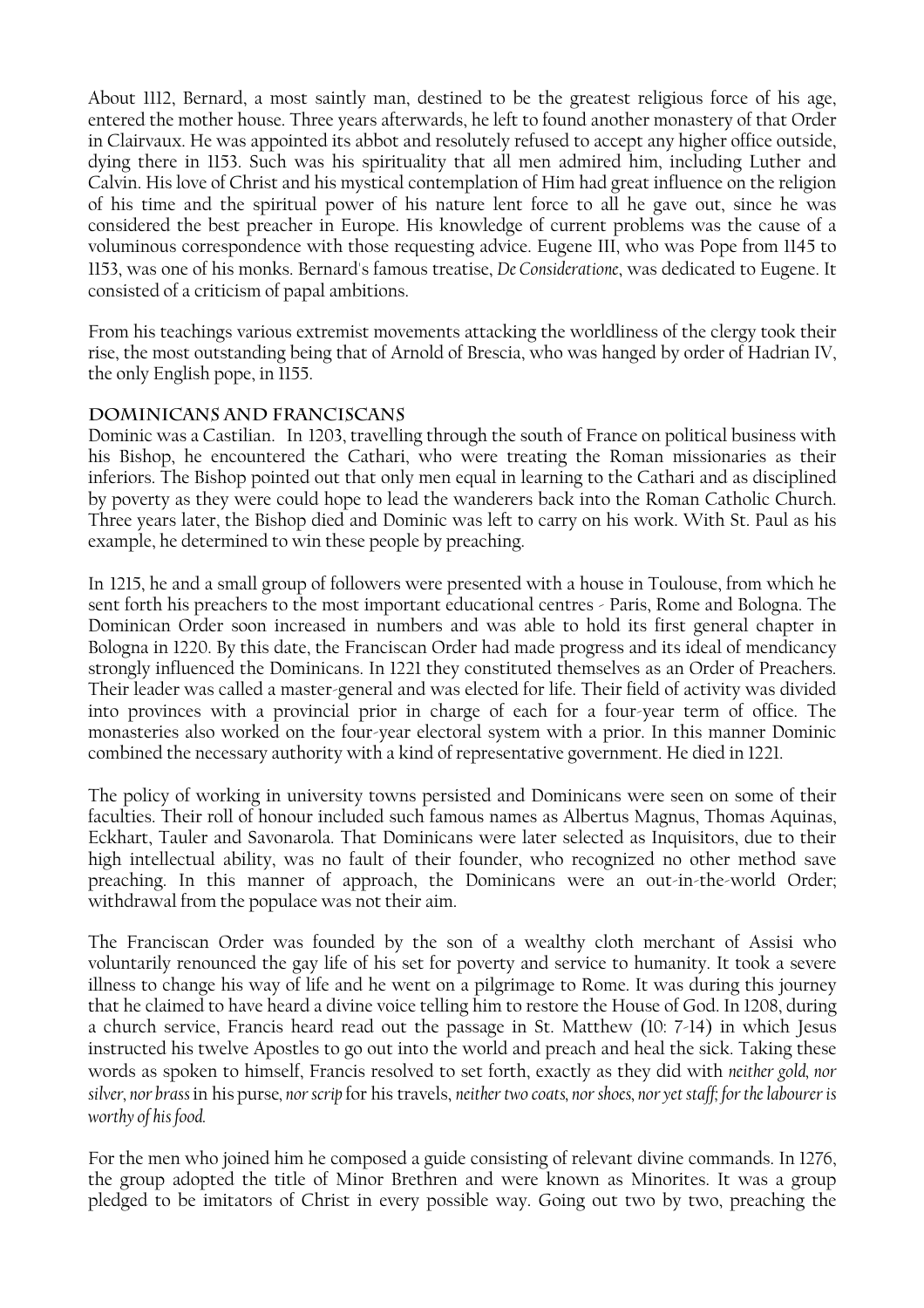Kingdom of Heaven, song was part of their approach; a method that greatly attracted the peasants. Not even the poorest were excluded from their aid. Lepers and outcasts received help and labourers were assisted in their toil. When the movement grew, the net was cast more widely and Francis, in 1219, managed to reach Egypt in the wake of the Fifth Crusade, where he preached before the Sultan.

But soon the following increased to such an extent that Francis' hastily drawn-up guide was inadequate. He possessed no talent for organisation, but he had the good fortune to receive the friendship of Cardinal Ugolino, later to be Pope Gregory IX, whom he asked to be protector of his association. The Cardinal's influence and advice brought about a transformation of this large group into a monastic Order. Francis was in Egypt and Syria in 1219 and 1220 and from then onwards his leadership declined. The originally free association developed a novitiate, distinctive clothing and solemn vows. Francis may have looked back with regret to the early days of the venture, but he never opposed the changes and withdrew more and more from active participation, concentrating with ever increasing emphasis in his last years upon his oneness with all life, more especially with that of the lower kingdoms of nature.

The Dominicans (Black Friars) and the Franciscans (Grey Friars) worked mostly in cities, where begging was easier. Their influence strengthened religion among the people, whilst that the Bishops and ordinary clergy grew less, as friars could preach and give absolution everywhere they went.

An interesting expansion was the Tertiaries, meaning Third Order (the nuns being the Second Order). This was to allow those living an ordinary working life, of either sex, to live in a kind of monastic way, using fasts, prayers, and good deeds. Such a fact denotes the high place occupied by monasticism in the popular mind.

A split in the Franciscan Order grew after Francis' death, those on one side following their founder's love of Christ in poverty and simplicity, those on the other preferring power and influence. Soon the latter were receiving gifts of property in a back-door fashion saying that the donations were held by friends of the Order and not by the monks. John XXII, who was Pope from 1316 to 1334, intervened in the quarrel when it centred round the question as to the actual degree of poverty of Christ and his disciples. As no definite answer to this problem was available, John decided in favour of the *power and influence* party. Later still, the Franciscan Order was recognized officially as having two divisions, the Observant, who were the strict friars, and the Conventional, who were the lay brothers. Each division had its own constitution.

#### **The Cult of the Virgin**

Typical of the strongly emphasized duality in man that prevailed during the Middle Ages, the cult of the Virgin Mary was intimately interwoven with the growth of chivalry and the generally held views on the position of women.

The historian that comes to mind is Eileen Power, who, in her contribution to *The Legacy of the Middle Ages*, writes:

*"The subjection of women was...one side of mediaeval theory, accepted by the Church and by the Aristocracy. On the other hand, it was they who also developed with no apparent sense of incongruity the counter-doctrine of the superiority of women, that adoration (Frauendienst) which gathered round the persons of the Virgin in heaven and the lady upon earth and which handed down to the modern world the idea of chivalry. The cult of the Virgin and the cult of chivalry grew together and continually reacted upon one another; they were both, perhaps, the expression of the same deep-rooted instinct, that craving for romance which rises to the surface again and again in the history of mankind; and just as in the 19th century the romantic movement followed upon the age of common sense, so in the*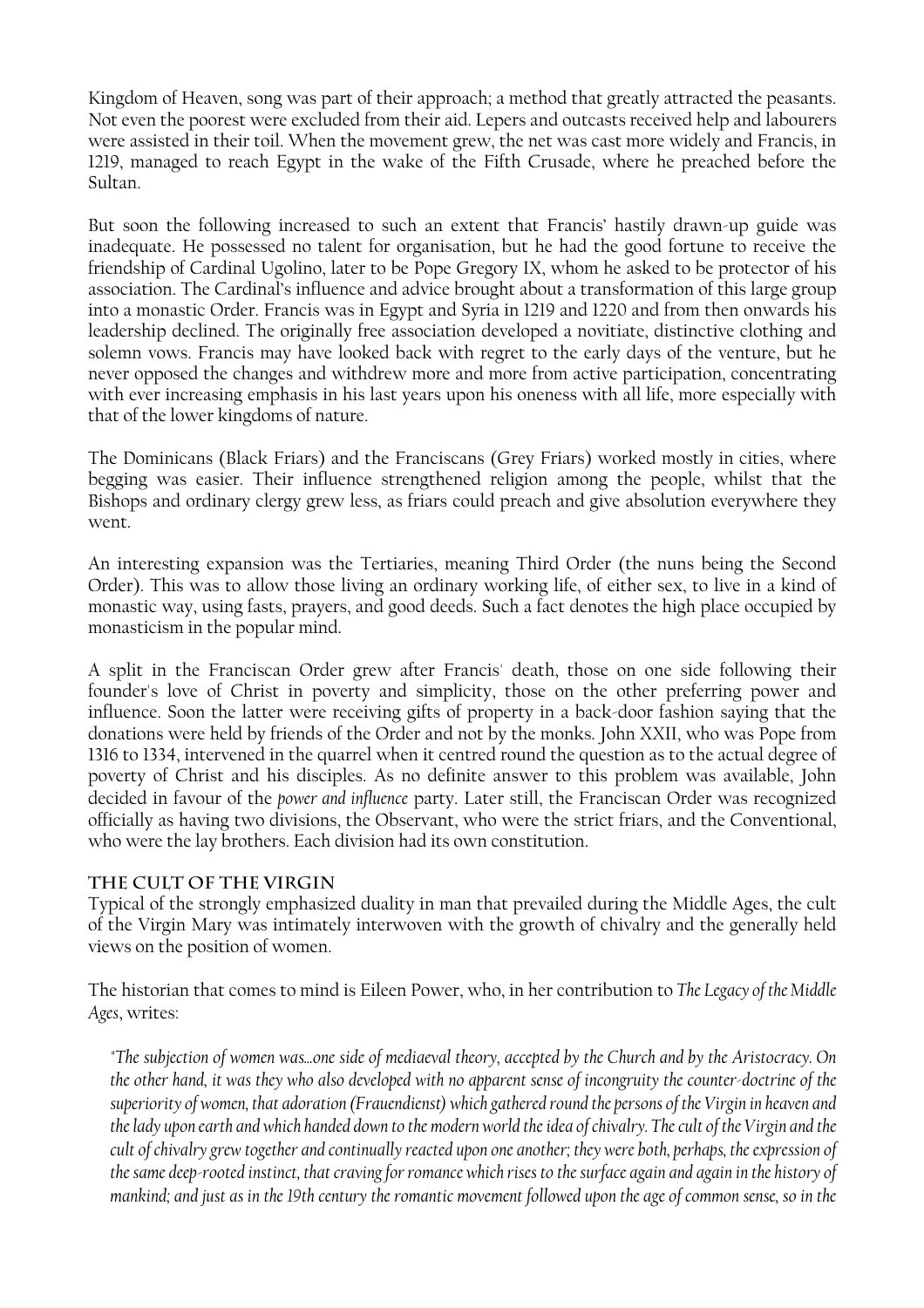*Middle Ages the turmoil and pessimism of the Dark Ages were followed by the age of chivalry and of the Virgin. The cult of the Virgin is the most characteristic flower of mediaeval religion and nothing is more striking than the rapidity with which it spread and the dimensions which it assumed. She was already supreme by the 11th century and supreme she remained until the end of the Middle Ages. Great pilgrimages grew up to her shrines and magnificent cathedrals were reared and decorated in her honour, while in almost every church not specifically her own she had a lady chapel. In the 13th century...Albertus Magnus debated the scholastic question whether the Virgin Mary possessed perfectly the seven liberal arts and resolved it in her favour. Her miracles were on every lip, her name was sown in wild flowers over the fields and the very fall of humanity became a matter for congratulation, since without it mankind would not have seen her enthroned in heaven.* 

> *Ne hadde the appil take ben, The appil taken ben, Ne hadde never our lady A ben hevene queen Blessed be the time That appil take was Therefore we moun singen 'Deo gracias'.*

The commencement of what is leading to the equality of male and female in the age now dawning may be seen, not in the Mother-goddesses of the ancient time, for inequality between the sexes existed then too, but back in the times of the early Church. Irenaeus then suggested that the Mother of Christ was the second Eve. In Heresies, 3.18.1 , appears: *The knot of Eve's disobedience was loosened by the obedience of Mary. For what the Virgin Eve had bound fast through unbelief, this did the Virgin Mary set free through faith*. The trail may be followed through the Christological disputes, for the further away the divinity of Christ is removed and stressed at the expense of His purely human aspect, the more the Virgin Mary assumes the power of the mediator between God and man. With the institution of the monastic system the Virgin became the chief of all the saints.

#### **Scholasticism, Realism, and Nominalism**

The educational trend of monasticism eventually blossomed into universities, but its main disadvantage was its repetitive nature, since it copied the teachings of the Church Fathers, more particularly those of Augustine and Gregory the Great. But at a later date the Scholastic movement came into being; Scholastic because it originated in the schools. It arose from a few existing translations of some of Aristotle's works and was therefore of a logical type, employing dialectics. To make this clear, a quotation from Walker is inserted:

*The development of Scholasticism was inaugurated and accompanied by a discussion as to the nature of "universals" -that is to the existence of genera and species... Three positions might be taken. The extreme "realists", following Platonic influences, asserted that universals existed apart from and antecedent to the individual objects -* ante rem*, i.e., the genus man was anterior to and determinative of the individual man. The moderate realists, under the guidance of Aristotle, taught that universals existed only in connection with individual objects* in re*. The "nominalists", following Stoic precedent, held that universals were only the abstract names for the resemblances of individuals and had no other existence than thought -*post rem*. The only real existence for them was the individual objects. This quarrel between realism and nominalism continued throughout the scholastic period and profoundly influenced its theological conclusions.* 

(*History of the Christian Church*, p. 238)

It was not long before a larger amount of Aristotle's writings were discovered and this, combined with the increasing influence of the universities and the devotion to learning of the monastic orders, brought scholasticism to its peak.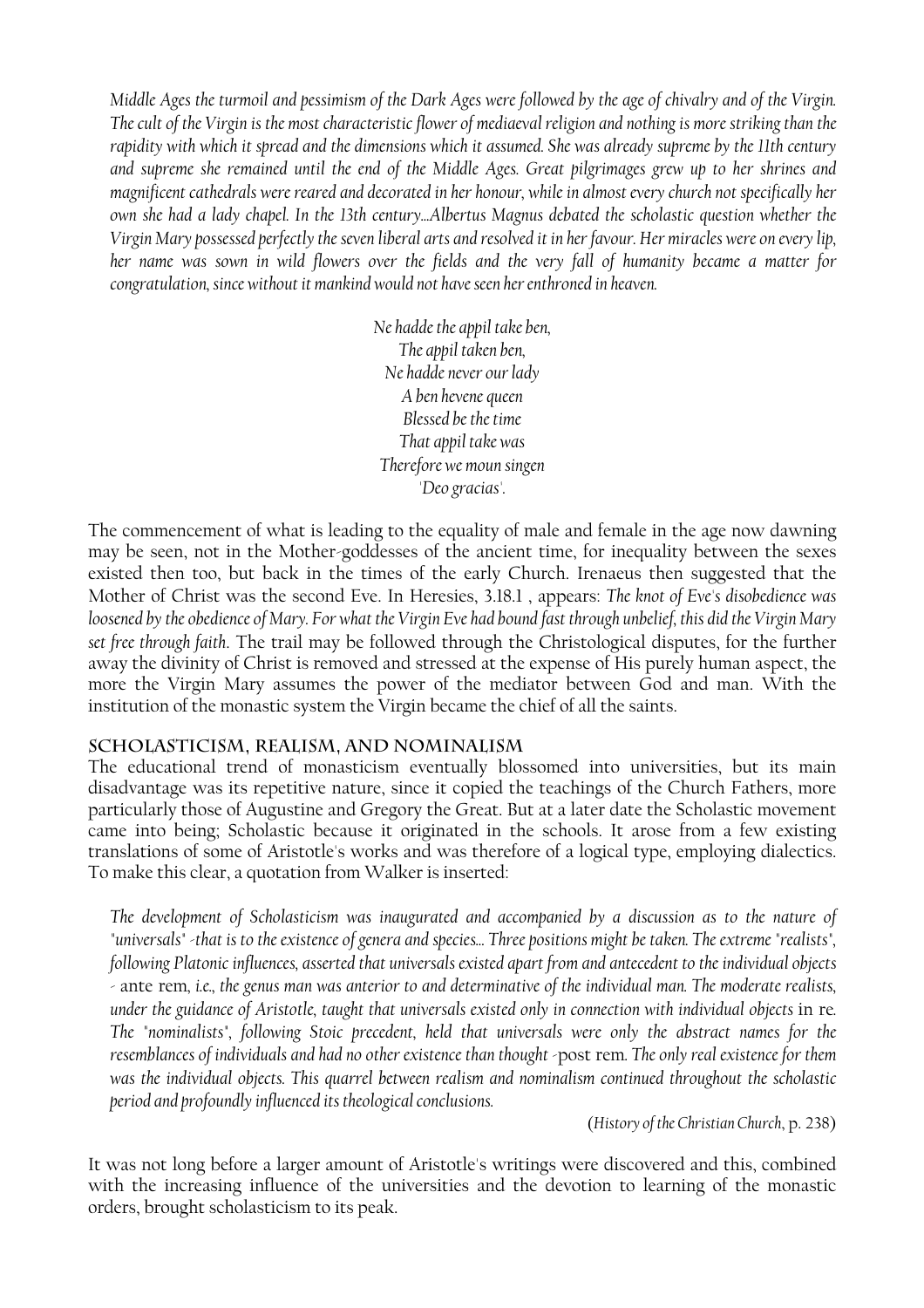#### **Abelard, Albertus Magnus, & Aquinas**

**Abelard** came from Brittany. Renouncing his inheritance, he gave his whole attention to study. It was during his instruction in dialectics in Paris that he met the learned theologian William of Champeaux, Bishop of Chalons. Abelard was a highly intellectual man and his sharp critical ability soon brought him into conflict with authority. He treated both Realism and Nominalism with contempt and infuriated the worthy Bishop by gathering round himself an opposing group of students and delivering lectures to them.

Abelard's reputation continued to grow until his fame spread beyond Paris, and crowds of eager learners thronged his classes, giving the city a greatly enhanced prestige among the schools of Europe. It is difficult to classify his religious philosophy as it occupied a median position between Realism and Nominalism. Scholars have labelled it Conceptualism, which, as expressed by Walker, means that *only individuals exist, but genera and species are more than names*.

In 1115, when only 22, he was a Canon of Notre Dame. As part of his duties he was asked to be tutor to the young niece of a fellow canon. This was Heloise, with whom the name of Abelard will forever be associated in history. The two fell passionately in love and a secret marriage took place. The uncle, in ignorance of the marriage, believed the worst and Abelard was emasculated to satisfy outraged honour. Such a fate, at that time, was an obstacle to any clerical promotion. Abelard felt compelled at this juncture to take the vows of a monk at the monastery at St. Denis, but was later forced to leave.

In 1122 he started a philosophic community that was not under monastic discipline and was named 'the Paraclete'. But his theological views had roused the enmity of Bernard of Clairvaux and he was unable to stand up against the immense influence of that stern defender of orthodoxy. Heloise had meanwhile taken her vows and was residing in a nunnery at the Paraclete. It was then that the world-renowned Letters between him and Heloise were composed.

In 1140, Bernard was present at the synod of Sens, where Abelard's views were condemned as heresy, the verdict being, *Peter Abelard makes void the whole Christian faith by attempting to comprehend the nature of God through human reason*. His appeal to Pope Innocent II failed, due to Bernard's intervention, and Abelard, broken in spirit, travelled to Cluny, where he made his submission and at last found a good friend in its Abbot. His death occurred in 1142 in a monastery attached to the Cluniac Order.

He was one of the Church's greatest teachers but it was the spirit that inspired his teaching that won him fame. He was revolutionary but yet zealously religious, his beliefs being founded on the use of reason. His own estimate of his method was, *A doctrine is not to be believed because God has said it, but because we are convinced by reason that it is so*. He never rejected the Church Fathers or the accepted Creed, but held that, no matter how sacred the dogma, it should be examined philosophically and not just taken for granted.

**Albertus Magnus** was a German Dominican born around 1193. He approved of the work of the Englishman Alexander Hales, a Franciscan, and his valuable contribution to Scholasticism being an application of Aristotleianism to all theology, thus opening a far wider horizon of intellectual appreciation of religion. Hales was recognized as a moderate realist. To him universals existed *ante rem* in the Divine Mind, *in re* in themselves and *post rem* in our understanding of them. Aquinas also agreed with this exposition.

Albertus was the most learned man of his time and had a good knowledge of science as it then existed, not only knowing his Aristotle, but also being acquainted with the commentaries of Arabian scholars. He was therefore able to probe more deeply into these matters than Hales. A fine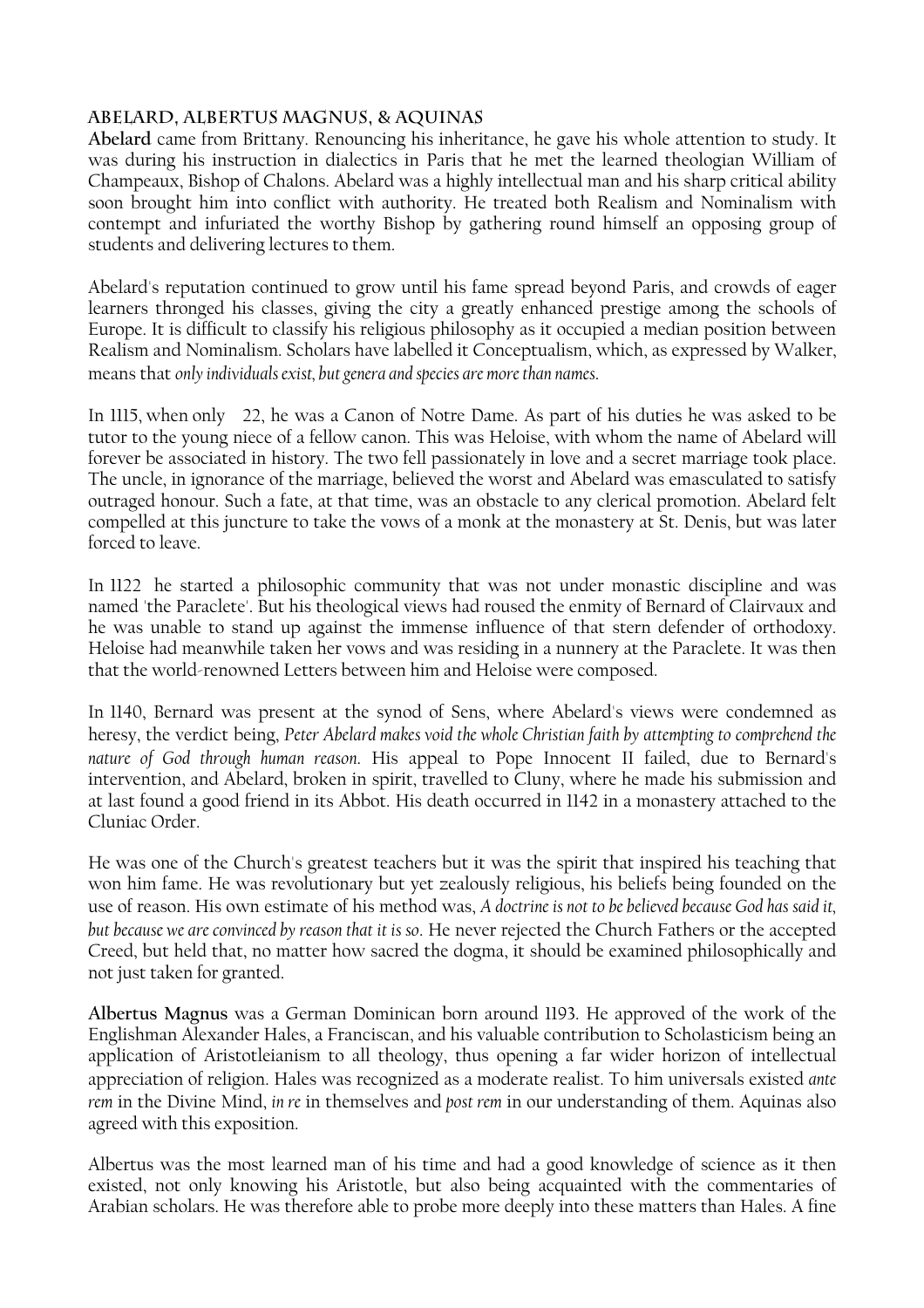commentator himself and a great fact-gatherer, he was, although unoriginal in his work, the ideal teacher for Aquinas.

**Aquinas**, 1225-1274, was born in Italy of good family, having connections with the Hohenstaufen house. He joined the Dominican Order in 1243 and was sent to Germany to study under Albertus, subsequently becoming a teacher under him.

So widespread was the fame of his learning that he was often consulted on Church and lay matters of the highest importance. His voluminous masterpiece, *Summa Theologica*, was commenced about 1265 and even at his death was not quite finished. He was yet another of those really great men who sum up all that has gone before in his field of knowledge in order that it may prove a firm basis on which to construct the new. The clarity of his teaching was admired to such an extent that a special papal declaration was made by Leo XIII in 1879 to the effect that the writings of Aquinas should form the groundwork of modern theological instruction.

It was this famous teacher's contention that knowledge of God and man comes through reason. But reason is not enough; it must be illuminated by the revelations to be found in the Scriptures. These have been interpreted by the Fathers and the various Councils, so to understand them one must study the teachings of the Church. It will then be perceived that, though reason cannot fully explain these revelations, the truths disclosed by them are not contrary to reason, hence philosophy and theology are not antagonistic, as both come from the same divine source. His views on theology, including observations on the soul and Divine Grace fill many volumes. It is an epochmaking work, as through its pages Aristotelian philosophy was firmly and lastingly grafted on to Christian doctrine. Nevertheless, it did not escape severe criticism from two outstanding Franciscan scholars, Duns Scotus and William of Occam. These two argued that it is impossible to reconcile logic and religion because logic is founded on reason and religion on faith.

#### **Frederick II and the Papacy**

In 1198 Innocent III was elected pope. He insisted that the papacy was supreme over the empire. It was-during his term that the infamous Fourth Crusade occurred, and he found himself powerless against the forces he had invoked. His support of the monastic orders contributed to the strengthening of the Church and the papacy and to the cause of orthodoxy against heresy. The Lateran Council of 1215 demonstrated his sincere desire for clerical reform, especially in the case of the laxity of the monasteries. Although the most powerful of the popes, he placed the emphasis upon politics rather than on the spiritual life.

Frederick was the son of the Emperor Henry VI, the conqueror of Sicily, and its King. As the infant was still a minor at his father's death in 1 197, his mother, eager to secure the crown of Sicily for her child, asked Pope Innocent III for his protection, which was granted provided that homage to the papacy was paid for it. At the age of four the boy was left an orphan and the guardianship of the Pope was assured.

In 1198, the youth of Frederick precluded him from succeeding his father as Emperor, after a disputed election. Otto of Brunswick was crowned as Otto IV by Innocent.

In 1211, at the age of 27, Frederick, as head of the Hohenstaufen, was offered the Empire by a group of notables opposed to Otto. Frederick made conciliatory promises to the Pope in return for his support. In 1214 war broke out and at the Battle of Bouvines, Otto was defeated. Owing to the double election and this victory, the papacy was able to lay claim to the right of deciding contested elections.

The complete success of Frederick's campaigns in Germany after Bouvines caused new papal fears of the danger of the union of Germany and Sicily in Frederick's person, so the latter promised to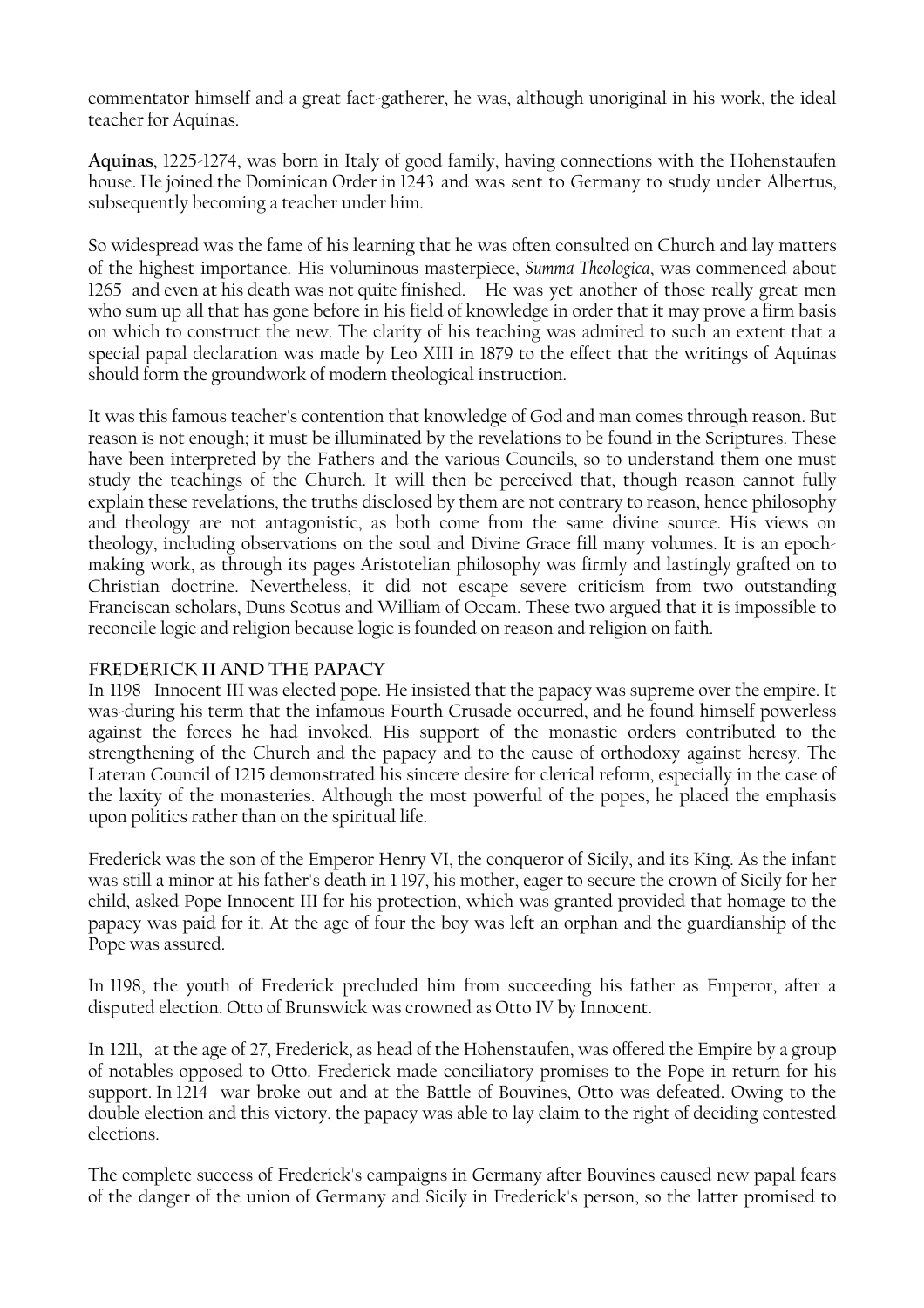make his son, Henry, King of Sicily, thus separating the two territories, and to lead a Crusade. The failure, at that time, to keep either promise, opened the way for the old dispute between Empire and papacy to be renewed.

Honorius III, now Pope, crowned Frederick as Emperor in 1220, but it was not until 1227 that the Emperor redeemed his promise to command a Crusade. Frederick's famous Crusade by treaty has already been described but he was under one of his periodic excommunications for his long delay. Utterly regardless of this favourite weapon of the Popes, he urged all the monarchs of Europe to unite against papal oppression. Pope Gregory IX then attempted to stir up trouble in Germany but the efforts of some of the German nobility and clergy to obtain a peaceful solution resulted in a truce between Emperor and Pope in 1230.

In 1232, the cities of Lombardy formed a League to protect their privileges against the Emperor's incursions. Frederick defeated the League to the consternation of Gregory, who foresaw his opponent's consequent mastery of Italy. He therefore excommunicated him again on trumped up charges. Frederick again appealed to the Christian monarchs to unite against the papacy. Gregory replied by deposing him and offering the Imperial crown to the brother of the King of France. But the French King refused the offer, denouncing the pride of a pope who had the audacity to attempt to dethrone an Emperor.

In the war that then took place Frederick had little success in Lombardy and failed to capture Rome, where Gregory summoned a General Council at the Lateran for 1241 to condemn him. The Council was baulked, however, as Frederick's fleet caught the Lombard, French, and Spanish contingent of bishops en route by sea for Rome and imprisoned them, at the same time confiscating the papal money that was discovered on their ship. The death of Gregory at the age of 93 saved what had been regarded as the imminent fall of Rome.

Innocent IV was now elected. He fled from Rome to Lyons. No unconditional support was forthcoming from France, Aragon, or England. He remained long enough in Lyons to summon another General Council to deal with several important problems, including a reiteration of the charges against Frederick. The Emperor was again excommunicated and deposed. The Pope was able to raise a Crusade against the Emperor and for five years war was waged in the Empire between its legal ruler and other claimants elected by his rivals. Frederick defended his title courageously, but he died in 1250.

With Frederick's death the Hohenstaufen family lost its power and the differences between Empire and papacy were no longer of interest. Germany and Italy were henceforth separate and the right of electing Emperors was delivered into the hands of Sever. Electors, who could be trusted not to choose a man who had sufficient strength to deprive them of the measure of independence they had seized. The papacy seemed triumphant in the arrogance of Boniface VIII and his assertion of the absolute supremacy of the Pope in his Bull *Unam Sanctam* of 1302 but his death in 1303 ended the era of successful claims. Three new forces entered the arena against the papacy; the Conciliar movement, the Great Schism and nationalism.

#### **The Great Schis[m1](#page-18-0)**

 $\overline{a}$ 

The great Schism is intimately connected with the transfer of the Papal residence from Rome to Avignon, or what has been called the *Babylonian captivity*.

During the time of Boniface VIII's attempt to assert the complete supremacy of the Pope in European affairs, Philip IV was King of Frame. Though named *le Bel*, Philip's character was far from

<span id="page-18-0"></span>*<sup>1</sup> The term is used in two senses: 1. As signifying the breach between the Churches of the East and West, traditionally dated 1054 A.D., and 2 for the period 1378 – 1417 when the Western Church was divided by the creation of Anti-Popes.*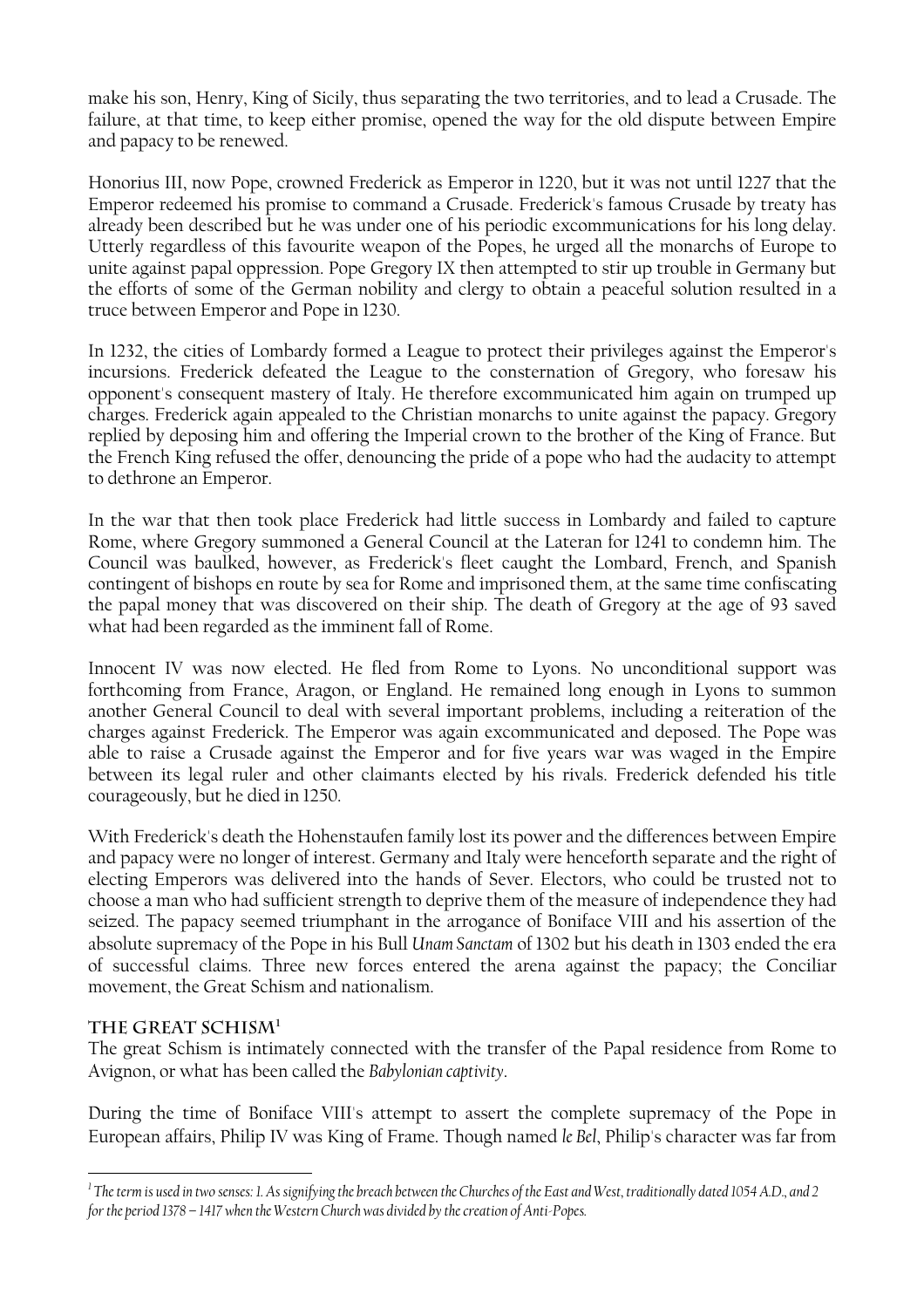beautiful; being unscrupulous, hypocritical and cold-bloodedly cruel. His answer to the Pope's pretensions was to take advantage of some political trouble in Italy that concerned the town of Agnani in which Boniface was staying, occupy it with French troops and take the Pope prisoner.

His successor, Benedict XI, now found himself in the unenviable position of either condoning the outrage committed at Agnani or lodging a protest that would offend Philip. He took refuge in flight and withdrew to Perugia. Thence he issued a Bull against the perpetrators of the illegal invasion, as a consequence of which, according to contemporary opinion, he was poisoned.

For ten months the College of Cardinals was unable to elect a new Pope, so irreconcilably was it divided between Italian and French alignments. The one finally selected was the Archbishop of Bordeaux. He was, by common opinion, a declared enemy of Philip, so no vital objection was raised to his coronation as Pope Clement VI. For the whole of his pontificate he never dared to enter Italy and therefore decided to reside at Avignon. This town was held by the house of Anjou, but only the river Rhone separated it from Philip's lands and the Papacy was thus fully exposed to strong French pressure.

In 1377, however, Pope Gregory XI allowed himself to be persuaded to reside in Rome, where he died. The next election therefore had to take place there and this time an Italian was chosen as Urban VI. The French cardinals then seceded and elected their own Pope, Clement VII.

Clement, relying on his French support, took up residence at Avignon. This constituted the Great Schism, which lasted for nearly forty years. Each Pope claimed to be the true successor of St. Peter and each excommunicated his rival. Such a scandal in the Church caused deep concern to all good Catholics who saw the prestige of their religion threatened.

#### **The Conciliar Movement and the Council of Pisa**

It was obvious to many in the Christian community that administrative reform was essential but the difficulty lay in the widespread belief that the Pope was the vicar of God and therefore answerable to God alone. Yet the scandalous situation of the simultaneous existence of two heads of the Church and a decadent clergy could not be allowed to persist. It seemed that a system based on a General Council was the sole answer to the problem.

Neither Pope would withdraw and the schism showed no signs of terminating while the struggle for supreme ecclesiastical power continued. By 1408 even the opposing cardinals were convinced that a council was essential. Since there were two Popes in opposition, they had to issue a summons on their own responsibility for a meeting to be held in Pisa in 1409.

This met with sufficient general approval as to bring together not only Cardinals, Archbishops, Bishops, and Abbots, but also specialists in canon law, doctors of theology and representatives of several European monarchs. The two Popes did not attend or support the Council. The conclave deposed them both, thus declaring a General Council to be superior to papal power. The council elected a new pope, Alexander VI, and then dispersed.

The two contending Popes were, however, far from being actually deposed. The net result was thus three Popes instead of two. But progress had at least been made, in that tradition had been shattered by the summoning of an officially accepted council by Cardinals in their own name then an unprecedented emergency demanded it.

All supporters of the Council of Pisa now set about restoring the practices of the early Church by approaching the Emperor-elect, Sigismund, and striving to gain the consent of one of the Popes to another meeting. Alexander VI having died in 1410 and John XXIII having been elected, the Emperor expressed his support for him and also for the holding of another council for which this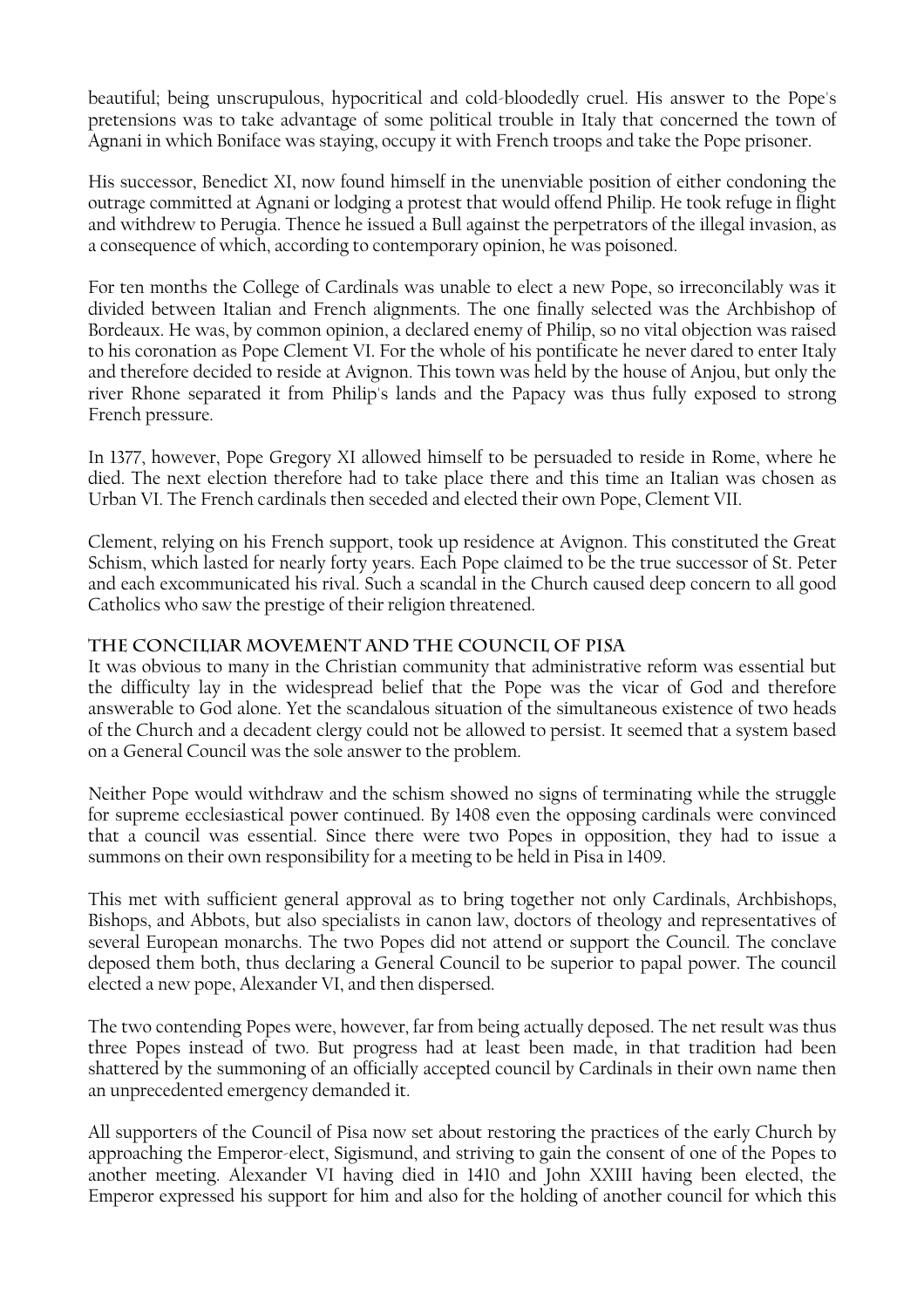pope's consent was obtained.

#### **The Council of Constance**

The Council of Constance took place in 1414, attracting the largest numbers in mediaeval history. Not only did the same diversity of representatives as at Pisa attend, but the Emperor Sigismund and Pope John XXIII were present. John attempted to procure his continuance in office by "packing" the meeting with a great number of his Italian dignitaries. It was found necessary to defeat his aim by arranging the members in nations: the English, German and French forming three, and the Italians being therefore compelled to be a fourth. Each nation had only one vote. The Council deposed John and issued an important declaration to the effect that the Council:

*…as representing the Catholic Church militant has its power immediately from Christ, and everyone, whatever his position or rank, even if it be the papal dignity itself, is bound to obey it in all those things which pertain to the faith, to the healing of the schism and to the general reformation of the Church of God*.

(J. Robinson: *Readings in European History*, I, p. 511)

Gregory XII now resigned, but Benedict XIII obstinately clung to his title and continued to claim that he was the only rightful Pope until his death in 1424. The Council of Constance indeed ended the schism, but reform was indefinitely postponed. A Roman Cardinal was elected as Pope Martin V, but he was not to be a despotic ruler; the conciliar system had transformed his government into a constitutional monarchy. He was still the chief executive of the Catholic Church, but controlled by councils representing all Christian interests meeting at frequent intervals.

#### **John Wyclif**

John Wyclif (also: Wycliffe, Wiclif) was a Yorkshireman born around the year 1328. In Oxford he became a noted lecturer on theology. His philosophy was realist and his work shows the strong influence of Augustine and Plato. It is not until 1376 that one hears of his active opposition to the accumulated wealth of the Church and its interference in politics.

His views on ecclesiastical office are quite feudal. God is the overlord and has bestowed positions as fiefs to be held in stewardship on condition of loyal service. They are therefore not the property of the Church, but for its use. if the tenant proves unfaithful to the trust reposed in him, he must lose his office and, with it, any temporal possessions accruing, which should now be handed over to the civil rulers to whom God has given charge of temporalities.

This teaching was most acceptable to the nobility of England, who were only too ready to profit from a take-over of the riches of the Church and also to the common people who had become critical of the faults of the clergy. Wyclif had also the support of the Orders practicing poverty. The higher ranks of the clergy, who owned vast properties, naturally opposed him and this included the Papacy. Efforts to have him arrested and brought to trial were frustrated by the protection of a strong party at court as well as by popular support.

Wyclif's scholarship enabled him to write pamphlets on reform in Latin as well as English. In these he taught that the Scriptures alone are the law of the Church. The Church does not consist solely of Pope and cardinals; it is what he called *the whole company of the elect* under the headship of Christ. In this he did not reject the Papacy, since a Pope, according to his actions, might or might not be one of the elect.

Wyclif's teaching regarding the priority of the Scriptures demanded that the Bible be understood by all, so it must be translated into English. This was done between 1382 and 1384. When completed, it was taken to the people by his priests who went out two by two barefoot and in poverty and obtained great success. It was unfortunate that Wyclif in his ardour preached against transubstantiation, by which he diminished his following and drew upon himself new attacks from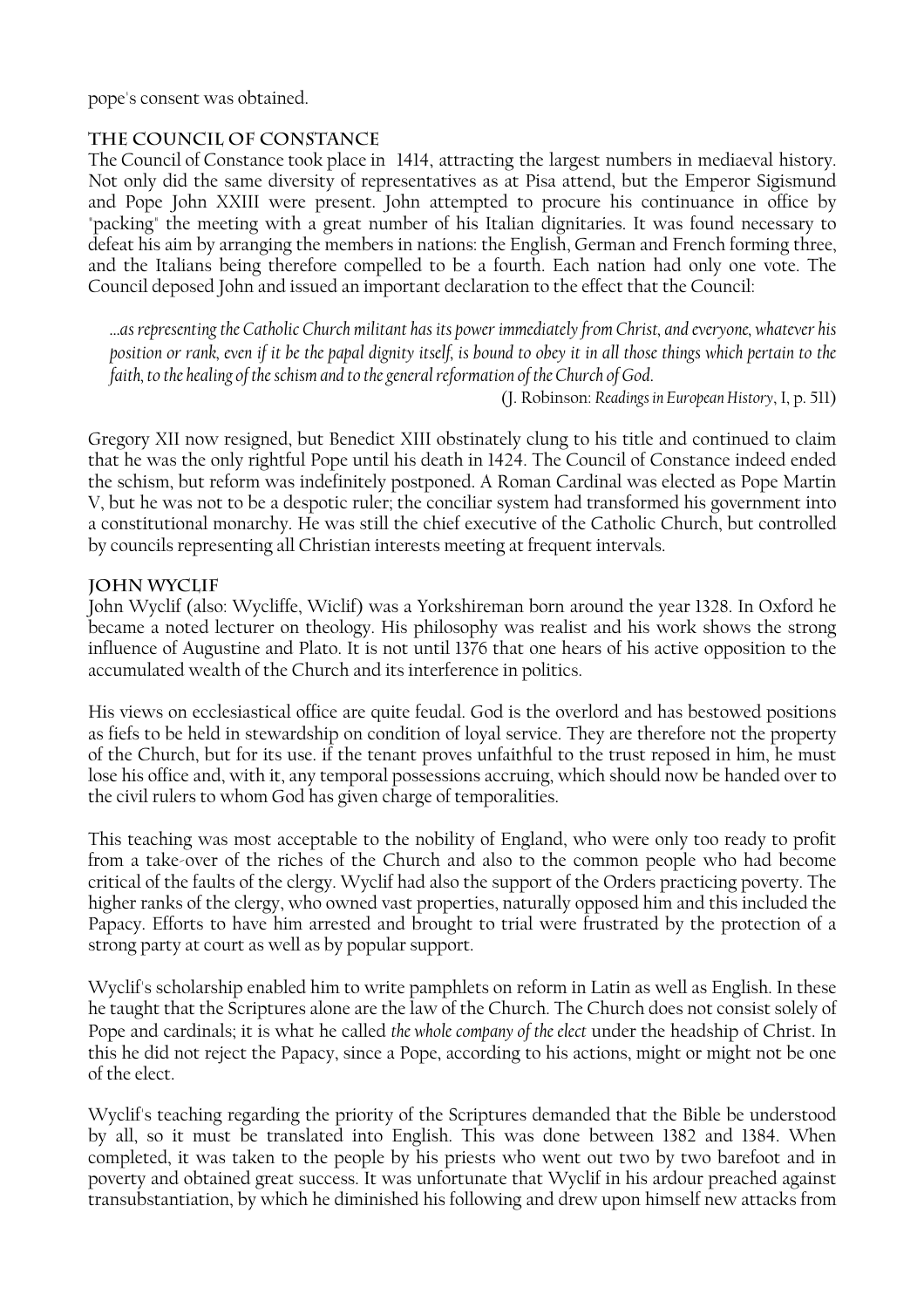the Church. Wyclif's teachings were condemned by a Synod in London, which deprived him of his post at Oxford and caused many of his *poor priests* to be arrested. Court and popular favour protected him personally, however, and he died in bed in 1384.

#### **John Huss**

Bohemia came into prominence at this stage owing to the favour of the Emperor Charles IV. He established an Archbishopric in Prague and founded its famous university. Charles' daughter, Anne of Bohemia, married King Richard II of England and the consequent increased intercourse between the two countries was responsible for the influence of Wyclif's teachings upon John Huss.

Huss was Confessor to the Queen of Bohemia and, in 1409, he was made rector of Prague University. Charles IV's son, Wenzel, was King of Bohemia. Bohemian scholars who visited England at Oxford were converted to Wyclif's ideas, especially as Queen Anne herself showed deep interest in them. On their return to Prague, these teachings permeated the University and eventually convinced Huss of their value.

For some time past national feeling had been growing in Bohemia. The religious and national causes combined and Huss found himself as leader of both.

Huss condemned the corruption and wealth of the clergy, especially as demonstrated by the sale of indulgences to bring in more money to pay for the Pope's war against Naples. The Archbishop of Prague and the Pope summoned Huss to present himself before the Council of Constance for examination. Believing in his ability to impress the Council with Wyclif's teachings, Huss, in spite of all warnings, accepted a promise of safe conduct from the Emperor Sigismund and appeared as commanded. It must be emphasised that Huss did not criticise Catholic doctrine in ant way; his movement was against corruption in the administration of Church affairs and the evil effects of wealth on ecclesiastical life. He was arrested and imprisoned. The Emperor protested, but the Pope blamed the Cardinals for this outrageous violation of safe conduct and refused to release him. Sigismund thereupon reluctantly abandoned him to his fate.

In his examination Huss was able to support his claim to orthodoxy with regard to transubstantiation, predestination and the Trinity, but was trapped with regard to his endorsement of Wyclif's views on the translation of the Bible into the local language. He also affirmed that an evil life prevented the proper administration of the sacraments. It was the extension of this affirmation to any office held by the laity that decided the Emperor to give his consent to the immolation of the great reformer. Huss steadfastly refusing to recant, was thereupon burnt at the stake in 1415. It is possible to regard Wyclif and Huss as forerunners of the Reformation.

#### **The Councils of Basle and Ferrara-Florence**

As agreed at the Council of Constance, a further Council was arranged to meet at Basle in 1431. The sudden death of Martin shortly afterwards enabled the cardinals to elect a Pope who, they thought, would improve their chances of obtaining Church reform.

The new Pope, Eugenius IV, soon revealed that reform, if any, should be decided by himself and not by a Council. A fresh note was struck by the abandonment of the voting by *nations* and the division of the members into four deputations dealing respectively with Peace, Faith and Doctrine, Church Reform, and General Business. Election to these deputations was on a more democratic basis, in this way permitting the lower ranks of clergy to assume more importance than in the past.

An important item on the agenda was the reception of ambassadors from the Eastern Empire. A reunion of the two Churches was to be offered in return for military assistance. A delegation from Bohemia arrived, but there was no settlement, due to the particular problem raised by it, namely,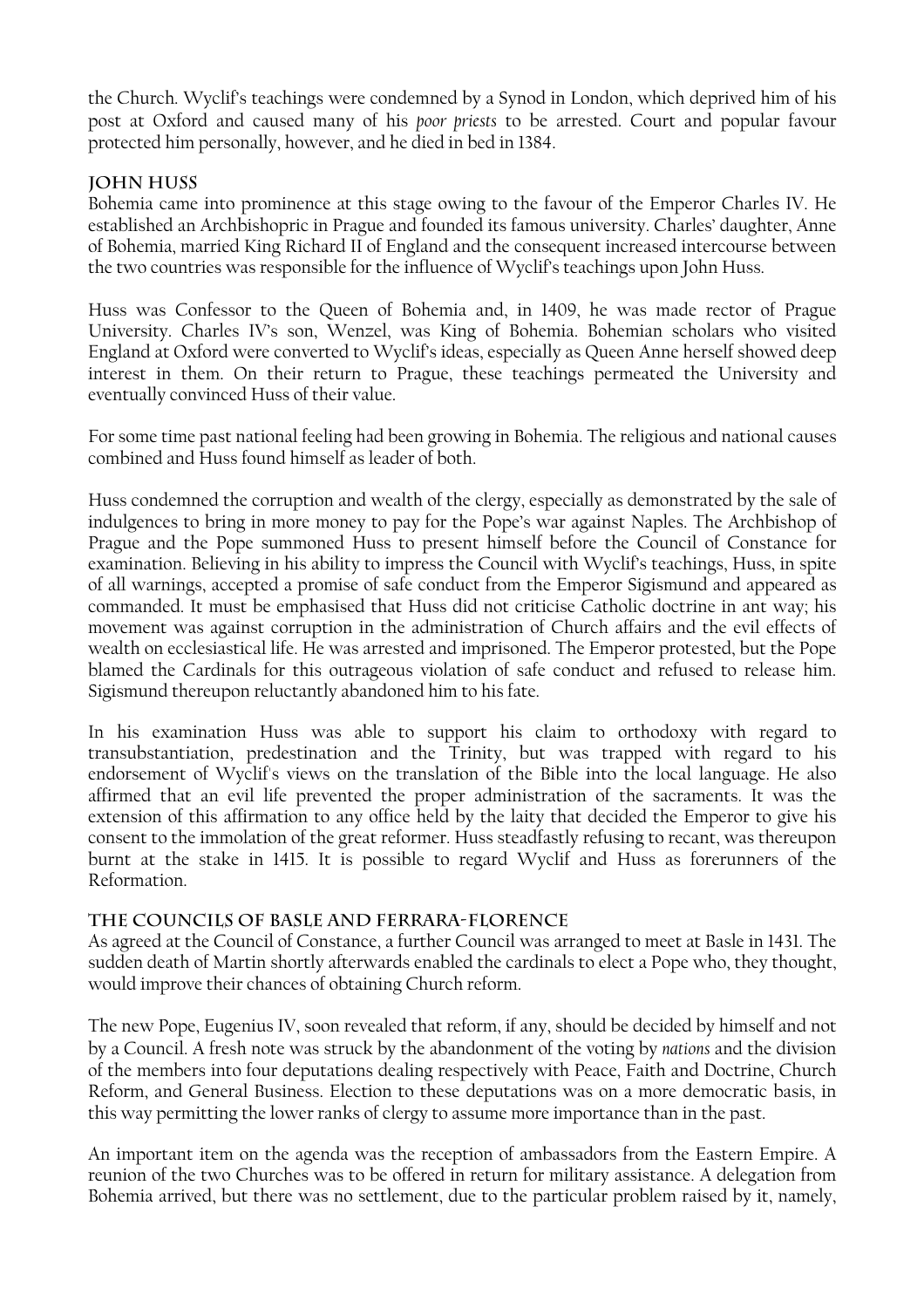the right to administer wine as well as bread to the congregation in the communion service. It took further negotiations in Prague to bring about an agreement (the *Compactata*) by which communion in both kinds was allowed.

Another outbreak of hostilities between two rival reformist parties in Bohemia resulted in the Emperor intervening and being accepted as its King. His timely and conciliatory action ended that country's movement for reform, thus postponing the Reformation itself to the 16th century.

The Council being now in a more secure position was able to consider the reform of the Church. In all its considerations it was to remain strictly orthodox with regard to doctrine, its main aim being to curb papal power without weakening the Pope's status as Head of the Church. The scandal of the sale of benefices was attacked by forbidding the payment to the papal treasury of the first year's revenue of a See or living (*annata*). Bishops were to be elected only by their chapters and to make any appeal against the decision of a General Council was heresy. The refusal of Eugenius to accept these measures widened even more the rift between him and the Council.

Seizing the opportunity of the possible reunion of the Greek and Latin Churches as a suitable diversion from the deadlock in Basle, he declared (1437) that Council to be dissolved and summoned another Council at Ferrara to deal with the Byzantine question. This manoeuvre was successful in attracting to his support some influential members of the Basle Council, including its President, Caesarini.

In 1439 the members in Basle retaliated by deposing Eugenius and elected Felix V. The centre of interest now shifted to Ferrara, where the Byzantine monarch and the Patriarch of Constantinople met Eugenius in 1438. As the plague was then virulent, the venue was removed to Florence. This Council thus bears the double name of Ferrara or Florence. The *Filioque* clause in the Creed was the chief issue, the Latin Church holding that the Holy Ghost proceeded from the Father **and** the Son, the Greek Church being equally firm that the procession was from the Father only. A compromise was effected in that the Holy Ghost was said to proceed from the Father **and** the Son, but as from one principle, by one operation the Pope was accepted as the successor of St. Peter and the Head of the whole Catholic Church, but the rights of the Greek Patriarchs were never to be violated. This alleged union of the Churches was never consummated as the Greek Christians, as a whole, fiercely repudiated it. The fall of Constantinople to the Turks in 1453 rendered the whole issue obsolete.

Meanwhile the Council of Basle lingered on, still hoping for reform. The death of Sigismund, its strongest supporter, in 1437 made its continuation even more problematical.

In 1442 the Emperor Frederick III employed as his secretary Aeneas Sylvius. The affair of the rival Popes, Eugenius IV and Felix V, now had to be faced. Aeneas finally decided in favour of Eugenius. The powerful Archbishops of Cologne and Treves gave their support to Felix and were consequently deposed. The League of Electors then called upon Eugenius to withdraw the depositions and adhere to the *Pragmatic Sanction*[1](#page-22-0) *of Mainz* - a document issued by a Diet in 1439 which upheld the decisions of the Council of Basle. Eugenius then restored the two Archbishops and his answer to the Electors was accepted by another Diet in Frankfort in 1446.

Eugenius having died in 1447, a Concordat in Vienna was signed in 1448 by Frederick III and Pope Nicholas V, the terms admitting the supremacy of general councils, but restoring to the Pope the ancient rights of payment of *annata* and patronage, in this way bypassing the *Pragmatic Sanction of Mainz*. But France, still determined to preserve the independence of its Church, had, in the interim, brought into being its own *Pragmatic Sanction* - that of Bourges - in 1438, by this means gaining a double victory; it recognized the Council of Basle and its assertion of supreme power, yet, by that

 $\overline{a}$ 

<span id="page-22-0"></span> $^{\rm 1}$  A term originally used in Roman Law for a statement defining the limits of the power of a monarch.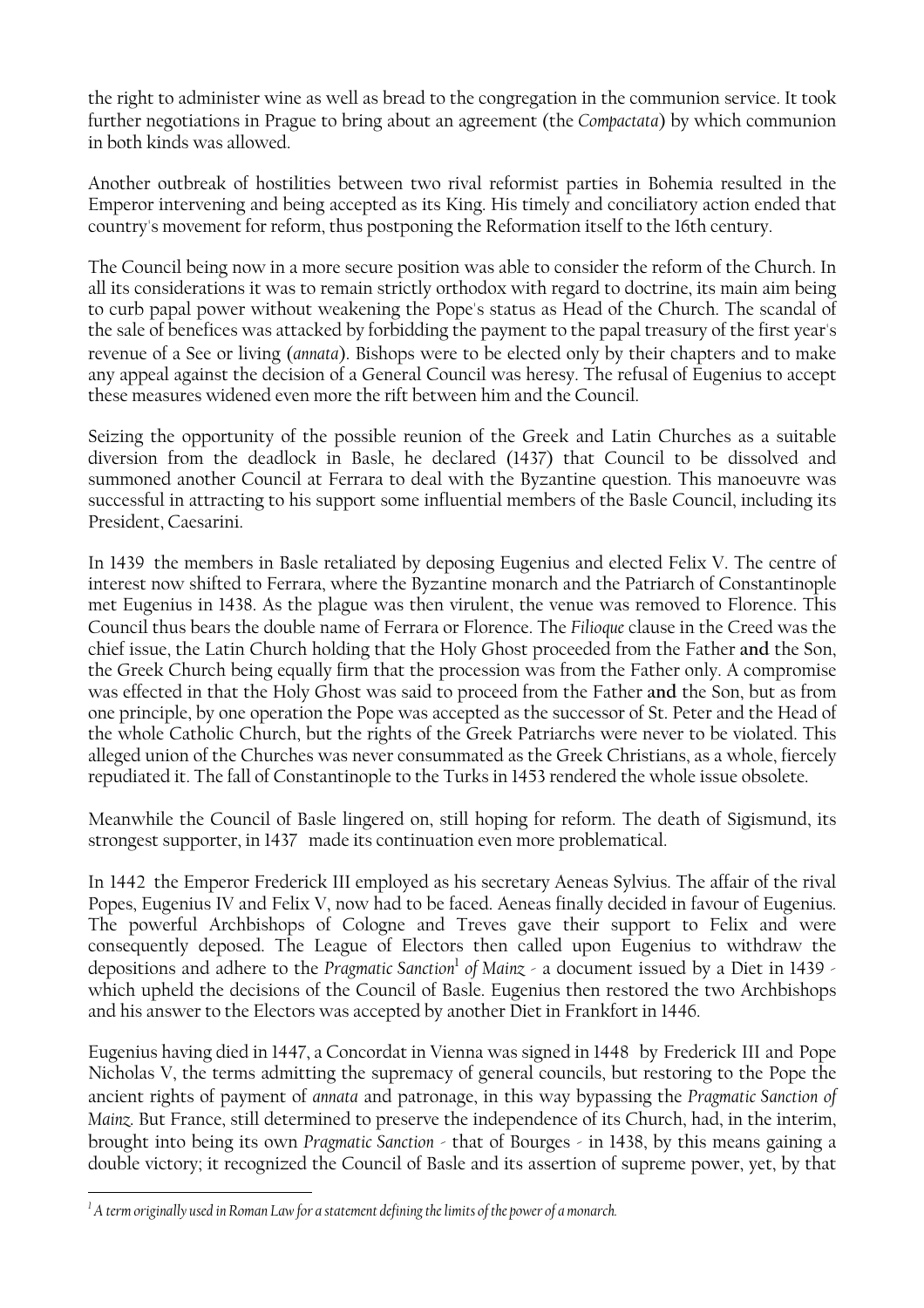recognition, it demonstrated its own superiority to that Council. This was an assertion of the right to a national Church, a precedent, that, in the fullness of time, other nations were not slow to follow.

As a final flourish of diplomatic genius, for which he was made a Cardinal, Aeneas persuaded Felix V to resign, leaving Nicholas V to reign undisturbed.

The Council of Basle, having long outlasted its usefulness, was dissolved by order of the Emperor Frederick III in 1449. This was the last General Council, as the division of the Church into Catholics and Protestants forbade that term to be applied in future. Its dissolution proclaimed the failure of the Conciliar Movement, the election of Aeneas as Pius II in 1460 proving the medium of its decease by his Bull *Execrabilis* which described as heresy any appeal made by a General Council against the Pope. The rise of Protestant and national Churches destroyed any hopes of the survival of the ecclesiastical theories of unity belonging to the Middle Ages.

At the commencement of this Paper mention was made that reasons for concluding it at the date 1449 would be given. These reasons are well summed up by Maurice Keen in his *History of Mediaeval Europe*:

*The Council (of Basle) had come together as a body representing the whole of Catholic Europe, both its churches and its kingdoms and claimed powers to judge orthodoxy and to oversee the quarrels of princes, No single assembly or institution was ever again recognized as exerting such extended authority throughout Europe as, in its heyday, men had acknowledged to belong to it by right. At the time that it was dissolved, few can have been aware that a radical change was taking place. But within little more than a lifetime this was obvious: in the 1530's one could no longer speak of a Catholic Europe in the same sense as men had done in 800 and in 1449.* 

#### **CHAPTER 3 COMMENTARIES FROM THE ANCIENT WISDOM**

Under this heading nothing more can be given than a summary of some of the teachings of the Ancient Wisdom that are applicable to the life and times of humanity.

The most basic teaching concerns the existence of the Great Plan of Evolution; that we are here for a definite purpose and our Creator has from the very beginning provided the means by which that purpose will be fulfilled. We are all potentially divine and gods in the becoming, but we have been given free will that we may consciously and voluntarily choose our own path to that goal. We each, therefore, throughout our lives on earth, have the power of choice; that is, we can make good choices, by which we obey the laws of the universe, or bad choices, by which we deviate from the Plan. History is thus an account of man's choices and the results that followed from them.

Any student possessing a modicum of analytical ability will find it possible to see in the world's events chains of causes and effects, which, in the East, would be called Karma and in the West could possibly be named the Law of Consequence. This presupposes an eternally self-adjusting balance in nature. If that balance is affected by a deviatory choice, a consequence will flow from that happening that will restore the balance to its normal position, that is, relative to the pattern of the Plan. There is, however, the Law of the Pendulum to be compensated by an equal swing in the opposite direction. Also symbolized by the Chinese principle of Yin and Yang, it indicates the everlasting ebb and flow of life, by which is meant that every successful movement bears within itself the seed of its own destruction.

But history shows that there is not always sufficient time in a single human life span for one who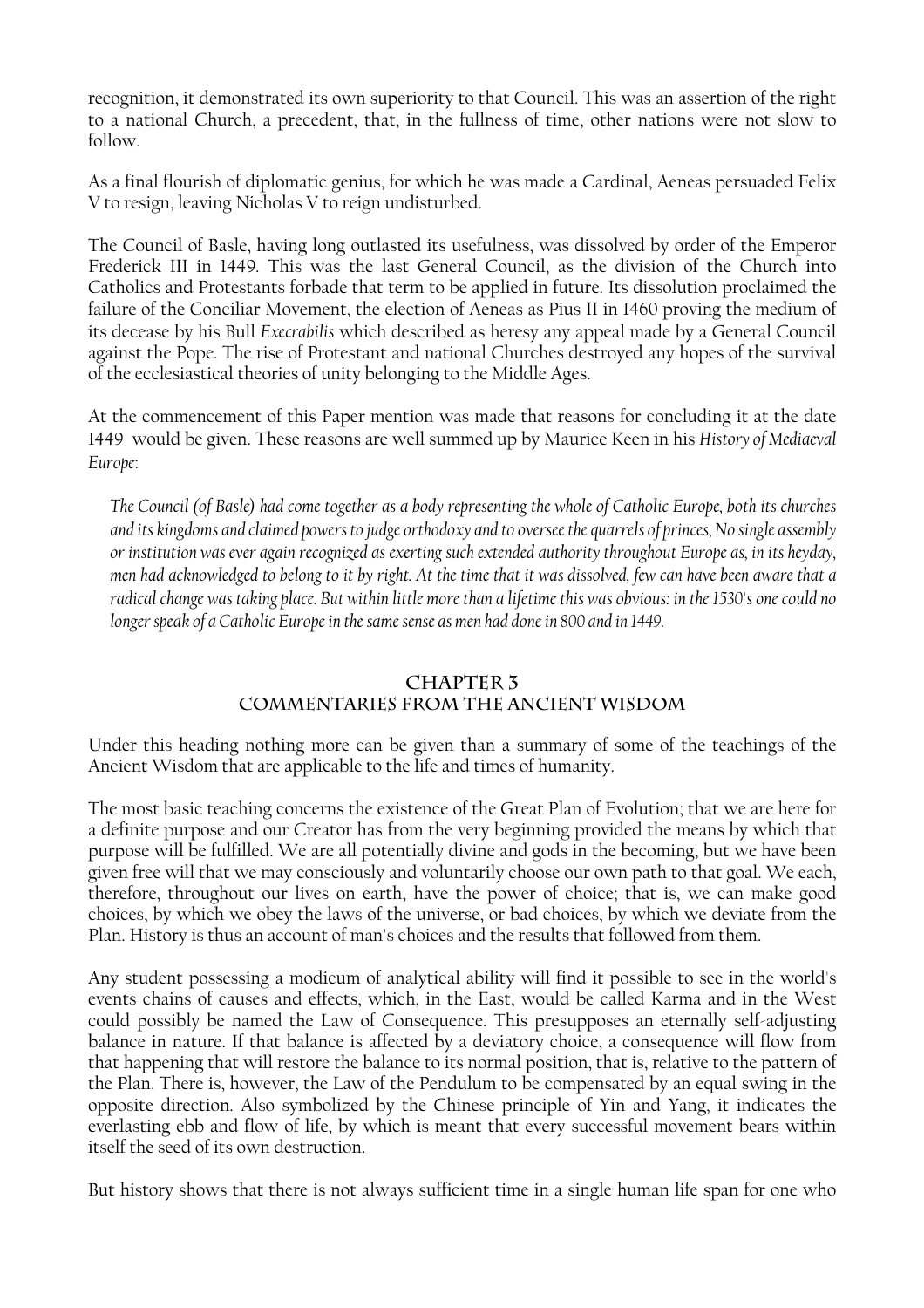initiated or helped to produce the imbalance to restore it. It seems at first sight that in these cases innocent people might suffer for the wrongs committed by others who have long been dead. The Ancient Wisdom teaches that this is a false conclusion, since there is a twin Law inseparable from the Law of Karma or Consequence, this being the Law of Reincarnation. People who have made wrong choices do not escape their evil results, for they return to earth at a later date to experience the effects such wrong choices incur. They may also, of course, return to enjoy the benefits that they were instrumental in conferring in a former life.

An additional factor that has to be taken into account is the various races and sub-races inhabiting this globe. Each country can offer lessons peculiar to itself for the soul to learn. Those who can accept this philosophy will realize the foolishness of international hatred and strife, for they who show symptoms of these vices may themselves in a previous incarnation have been the instigators of the very effects they now deplore.

At this point the question arises: who or what regulates these incarnations in relation to the many environments available? Members of the Liberal Catholic Church should have no difficulty in conceiving the existence of an administrative hierarchy of the evolutionary scheme in which we function. The angels of ceremony are recognized in the services, as well as those who are mentioned in the Scriptures as messengers of God. There are also other Orders that supervise the many departments of the Great Plan. Each country has its national angel and it is these powerful beings who draw into their respective orbit the souls that will be presented with opportunities to carry out their nation's destiny, for good or for ill. A country indeed has its stable keynote that sustains its ability to be a viable force-field of its own specific type, but the souls that are brought under its influence are constantly changing their habitat. One must not therefore necessarily expect the current dwellers to resemble those of former generations in behaviour and outlook, since they may have been transferred from entirely foreign sources. To say that a civilization flourishes has little to do with the actual countries involved; its general improvement is due to the more mature souls incarnating there and this would include the highly developed leaders the national angels are drawing in. Conversely, the decay of a civilization demonstrates that more immature souls are being born in that area, with leaders of an inferior kind. The alternate rise and decline of Empire and Papacy in the period under review would present an interesting investigation along these lines.

Finally, there is ample scope for working out the application of the Laws outlined above to the great disasters humanity has inflicted on itself in wars and revolutions. They stem from a state of serious imbalance between nations, groups, or classes. All injustice induces such a state, as well as greed, aggression, lust for power and a disregard for human rights. It is not a hard task to extract from the facts of history the warning that first appears as a notification that a karmic adjustment is imminent. It will not be an easy adjustment in any event, for some sacrifice will be demanded of one or both parties. The right people will be found in incarnation at this time to accomplish the required changes and the attendant circumstances are more favourable then than at any subsequent date. If the warning is ignored, the possibilities of the easier way depart, never to return and the forces of karmic adjustment become correspondingly more intractable until, exacerbated by wilful delay, they can be restrained no longer and the storm bursts in all its pent up fury.

These are the most prominent teachings of the Ancient Wisdom with regard to history, but there are others that may be discovered in the volumes of Toynbee, though he has used them intuitively but not consciously. It is hoped that this brief outline will have engendered sufficient interest to make them a subject of study.